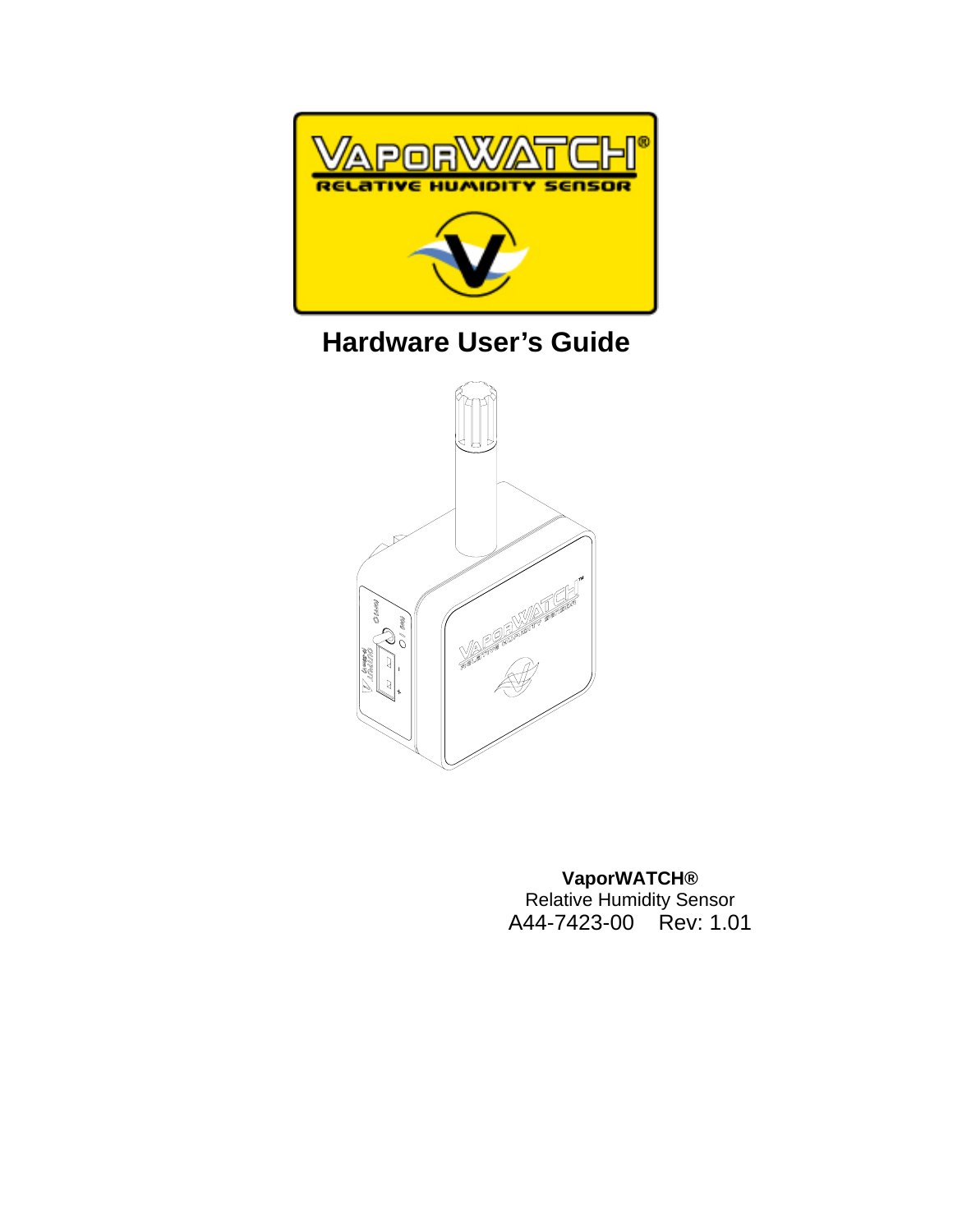

# **ECD**

 4287-B S.E. International Way Milwaukie, Oregon 97222-8825 Telephone: (800) 323-4548 (503) 659-6100 FAX: (503) 659-4422 Technical Support: (800) 323-4548 Email: ecd@ecd.com Internet: http://www.ecd.com

Copyright 2004-2006 ECD All Rights Reserved. Printed in USA Foreign and US Products of ECD are covered by foreign and US Patents and Patents Pending. Information in this publication supersedes all previously published information. This Publication may not be translated and/or reproduced or stored in data retrieval system, or transmitted in any form or by any means without the express written permission of ECD. Specification and price change privileges reserved.

The trapezoidal ECD logo®, VaporWATCH®, BakeWATCH® and M.O.L.E.® (Multi Channel Occurrent Logger Evaluation) are registered trademarks of ECD. MS-DOS and Windows are registered trademarks of Microsoft Corporation. IBM, IBM PC and PS/2 are registered trademarks of International Business Machines Corporation.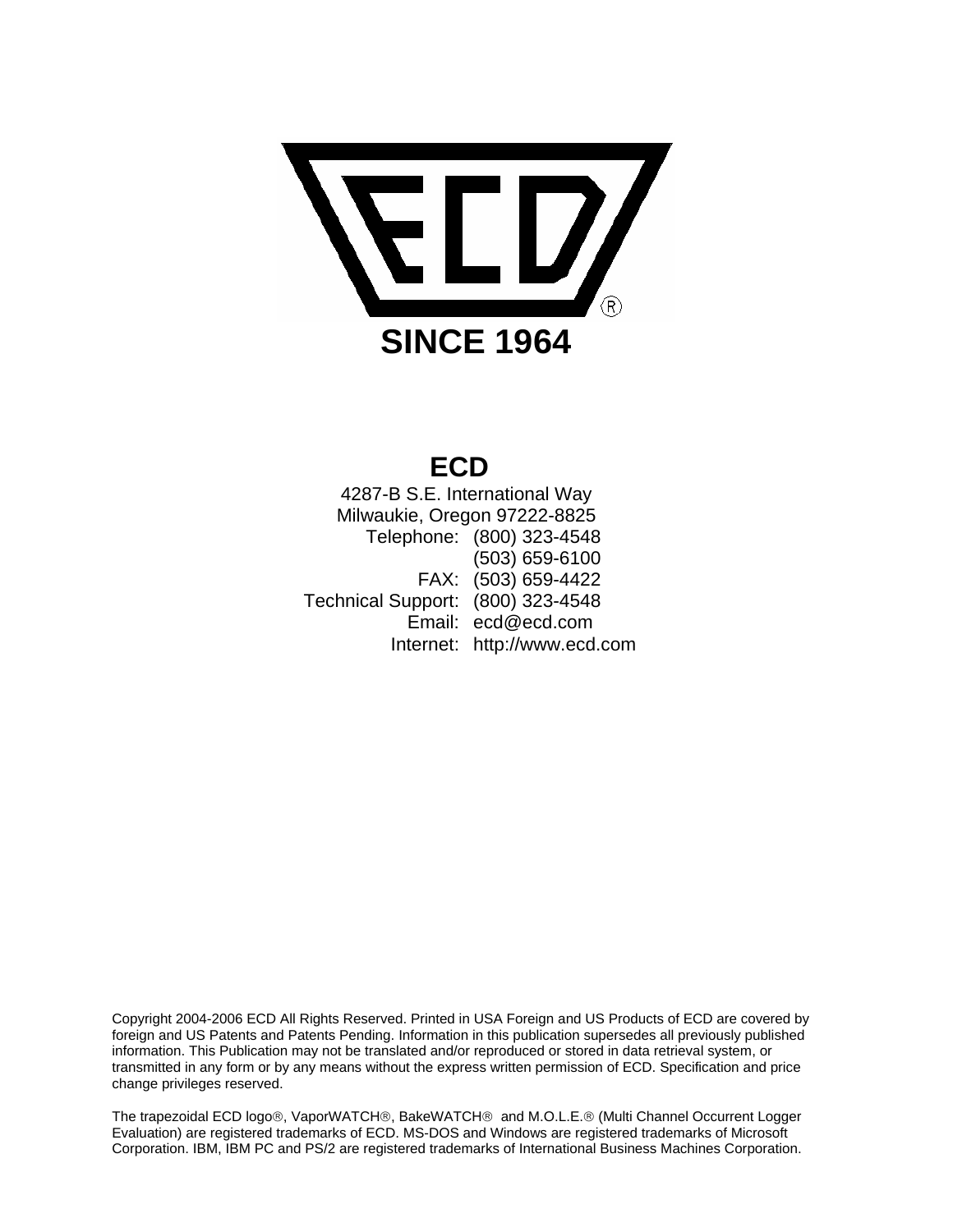# **TABLE OF CONTENTS**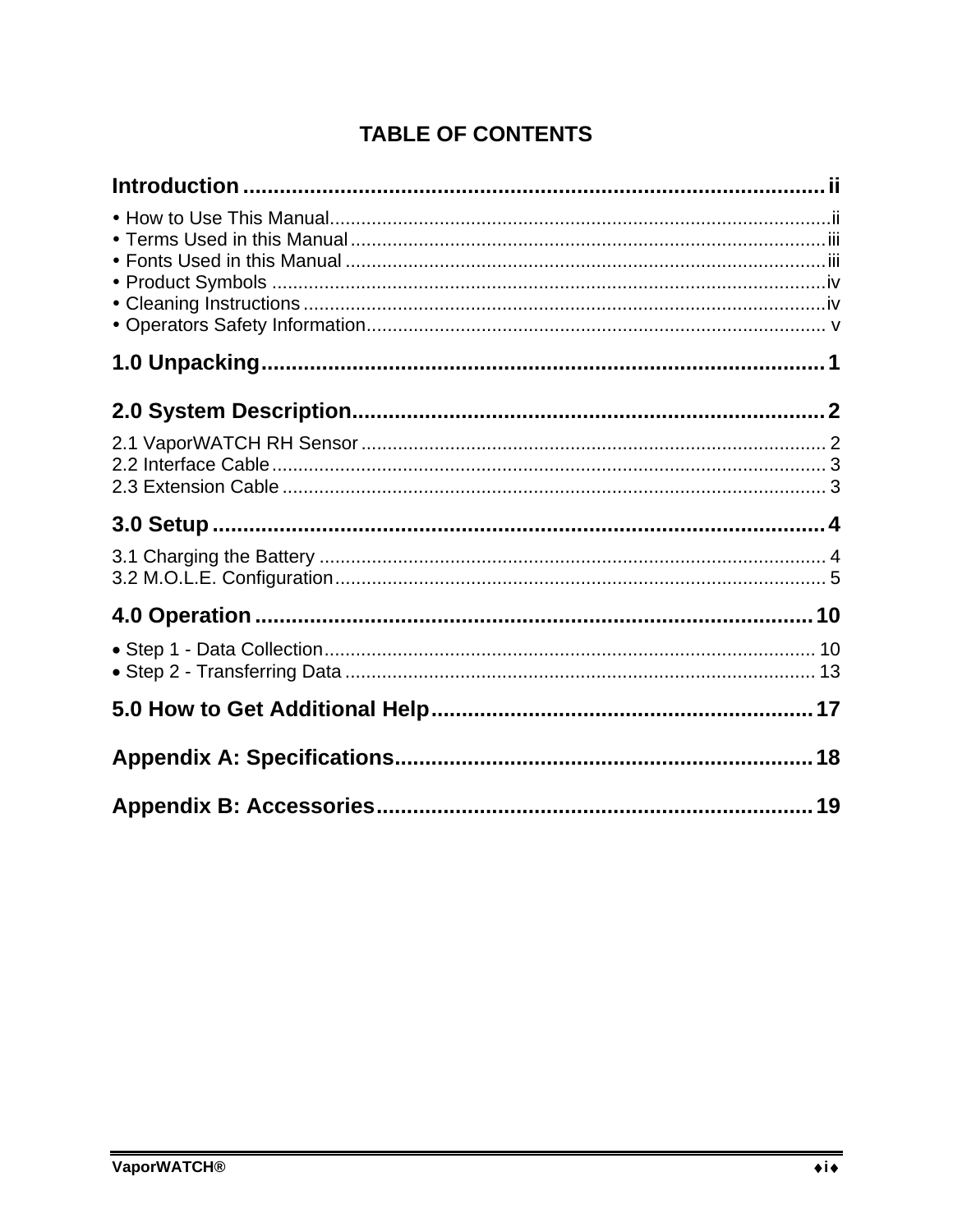#### **Introduction**

#### y **How to Use This Manual**

This User's Guide explains how to use ECD's VaporWATCH® relative humidity sensor.

This manual contains the following sections:

- **Introduction:** Includes a brief Overview and Setup instructions.
- **Operation:** Provides Operation instructions and Maintenance/Troubleshooting information.
- **Appendixes:** Contains the Specifications and Accessories.

This manual is written for users of varied experience. If a section covers information you already know, feel free to skip to the next section.

You **do not need** to be a computer expert to use this manual or the Software.

The manual assumes you are familiar with Microsoft Windows.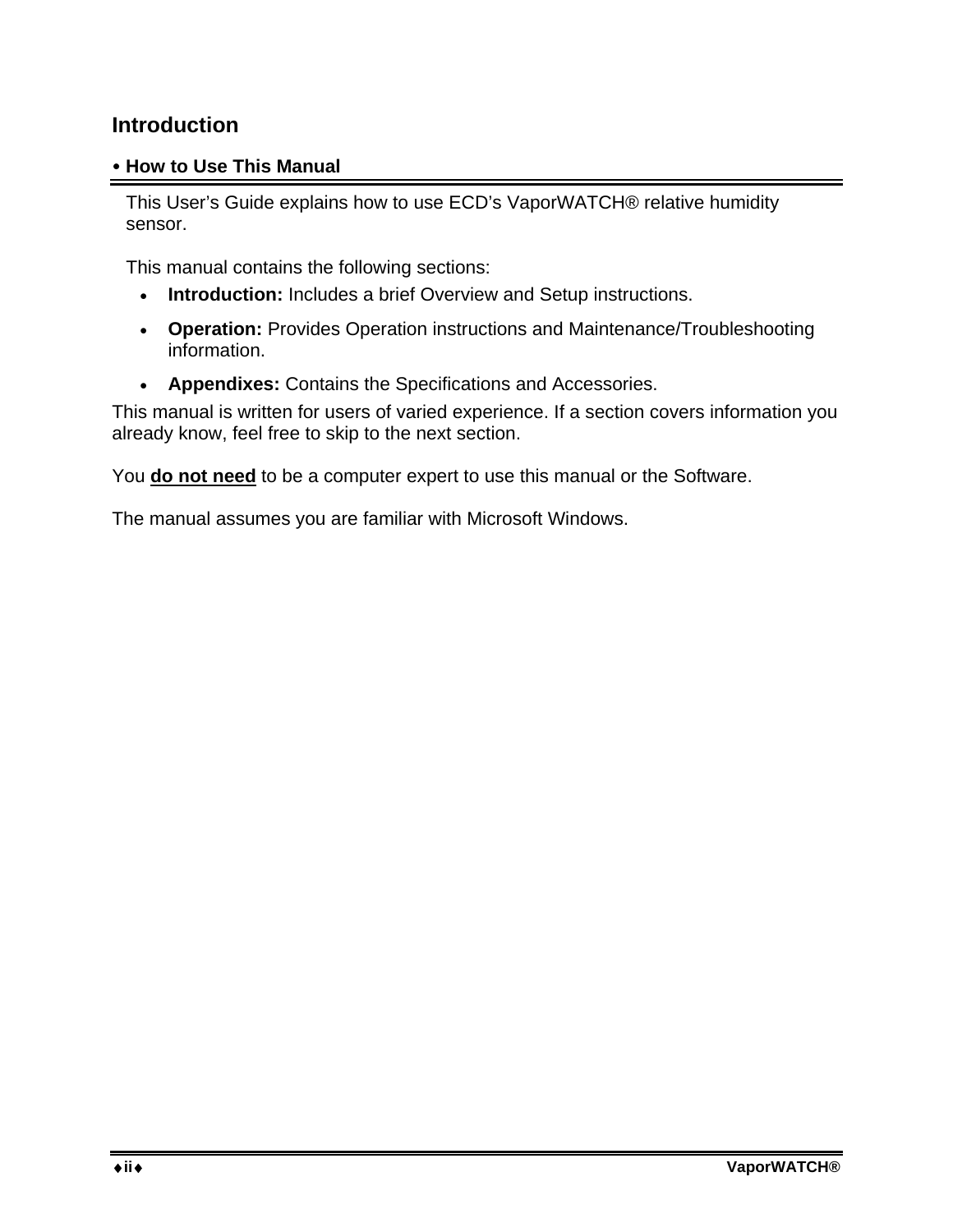#### **• Terms Used in this Manual**

The following statements describe special terms that will be used in this manual.

Hardware Terms:

- Informs the user that the note identifies conditions or practices that could result in damage to the equipment.
- - Informs the user that the note identifies conditions or practices that could result in personal injury or damage to property other than the equipment.
- Informs the user that the note includes important information.
- Informs the user that the note includes a handy tip.
- **Relative Humidity**, may be referred as **RH**.
- **SuperM.O.L.E. Gold** data recording device may be referred as the **M.O.L.E.**
- **Thermocouple**, may be referred to as **T/C**.

#### **Software Terms:**

- **BakeWATCH SuperM.O.L.E. Gold SPC Software**, may be referred as **SMG SPC.**
- **Workbook**, contains all of the worksheets and the uploaded data set saved with file extension (.MAX).
- **Worksheet**, the individual pages or sheets in the workbook file.
- **Data Set**, multiple data runs uploaded into the workbook file.
- **Data Run / Experiment**, the data uploaded from the M.O.L.E..

#### y **Fonts Used in this Manual**

This manual may use a special font to indicate terms or words that can be found directly on the PC display when using Software.

**For Example:** Select the *Open Workbook* command from the *File* menu to open a new workbook file. This font indicates the words *Open Workbook* and *File* are actually found in the PC display.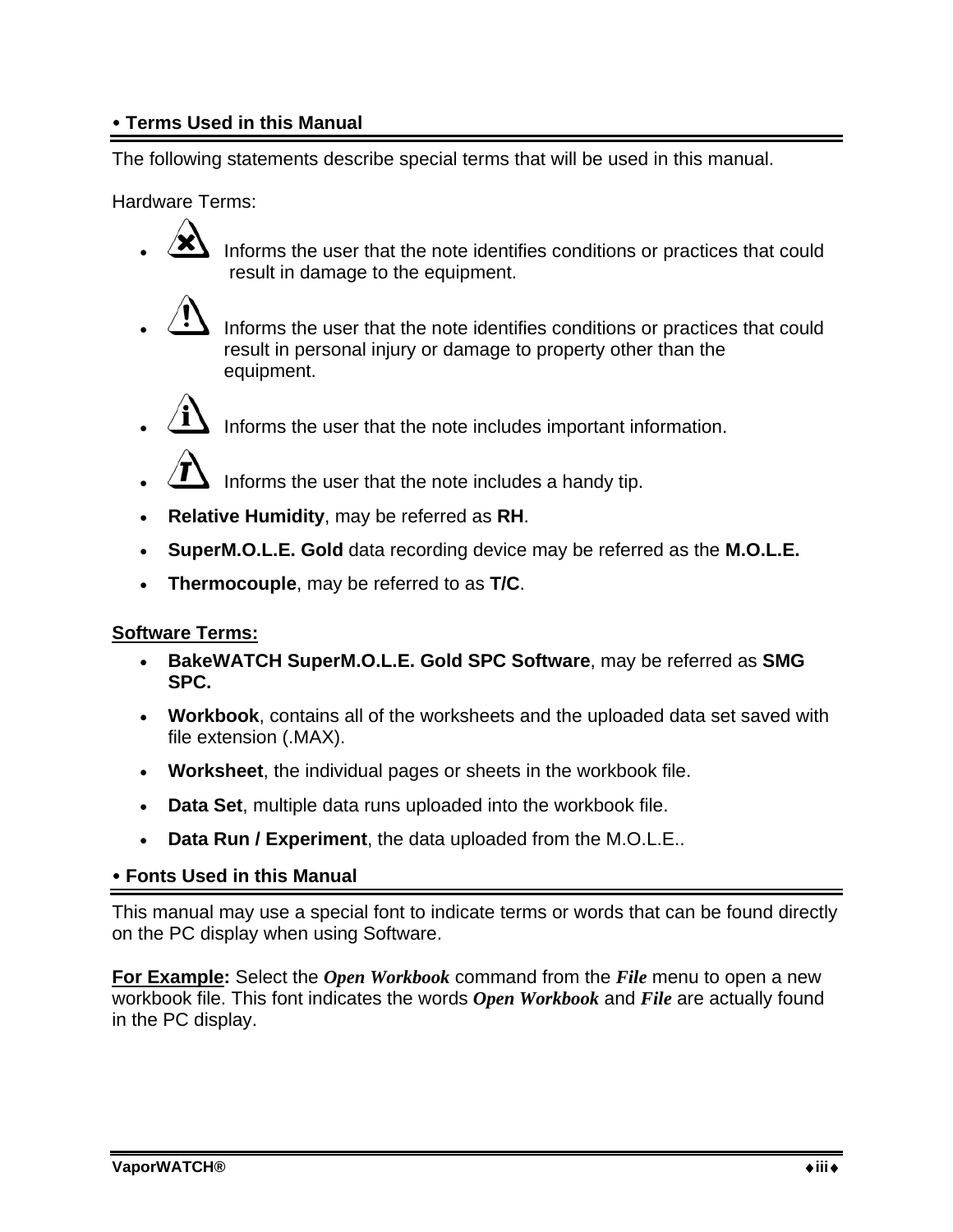### y **Product Symbols**

The following symbols may be present on the Product:

- **NIMH** Battery charge light indicator
- \*<sup>G-</sup> Input power connector
- **I** Power ON
- **O** Power OFF
- $=$  Direct Current (DC) Power
- $\angle$  Alternating Current (AC) Power
- CAUTION: Whenever this internationally recognized symbol is used on the product, additional information concerning that particular feature or function appears in the manual.

• Power Pack battery charger is protected throughout by double or reinforced insulation.

<sup>-</sup> Indoor use only. For electric-shock protection, always operate the battery charger in a protected, indoor location.

#### y **Cleaning Instructions**

The product must never be immersed in water or any other cleaning agent. Wipe the exterior of the enclosure with a cloth dampened with water.

To prevent product damage, do not clean the product using organic solvents.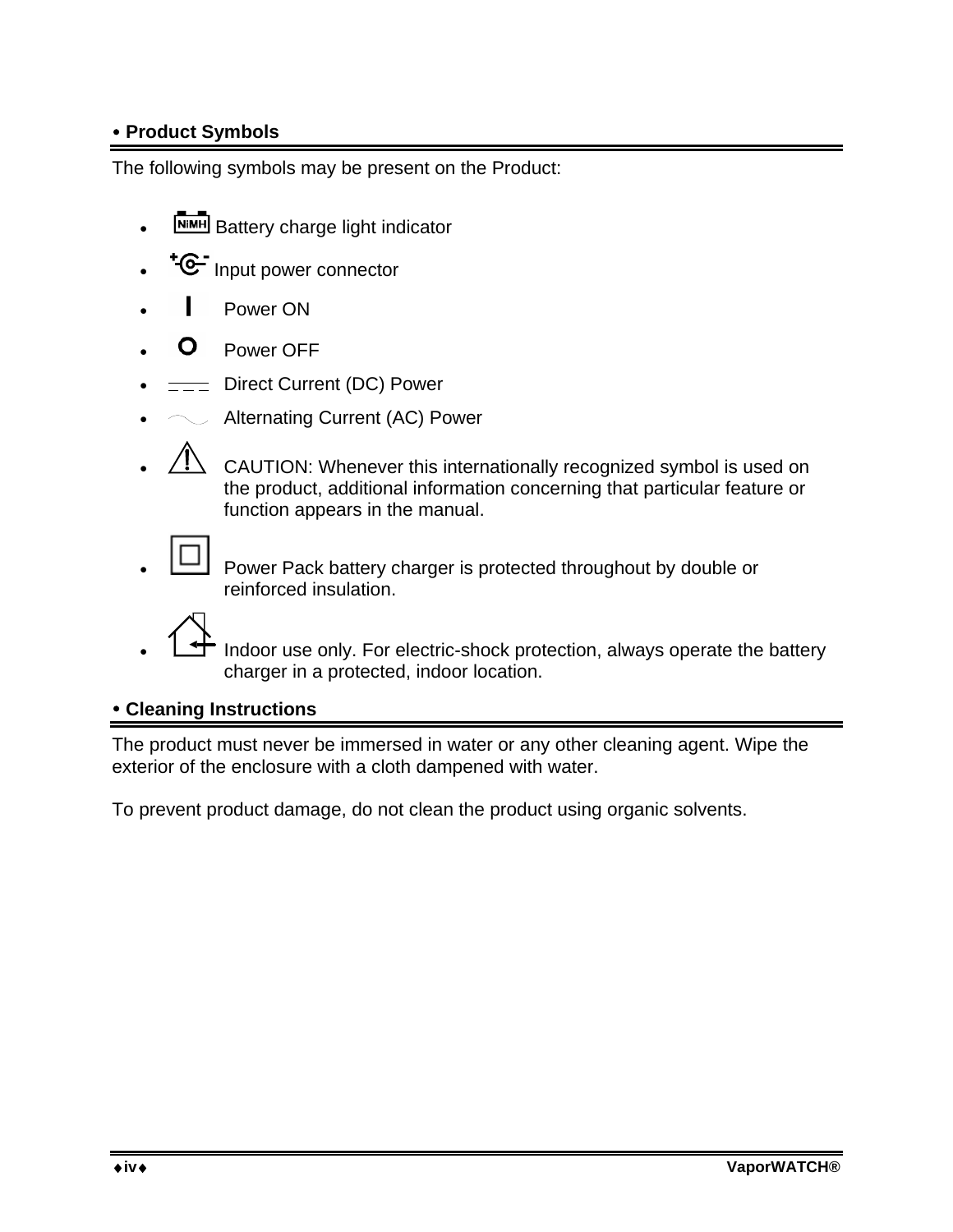#### y **Operators Safety Information**

The safety information in this section is for the benefit of operating personnel. Warnings and Cautions will also be found throughout the manual where they apply.

Hardware changes or modifications to the components are not expressly approved by ECD, Inc. and could void the warranty of the product.



**The warranty will not cover damage caused by neglect or abuse of this product. To maintain the safety features incorporated in this product, operation must be in strict compliance with the requirements specified herein.** 

**For protection of the components, observe the following:**



- **NEVER** permit the VaporWATCH to exceed the specified operating temperature range 0- 50°C [32° to 122°F] as permanent damage may result. (Refer to *Appendix A: Specifications*).
- **NEVER** operate the VaporWATCH in flammable or explosive atmospheres. Such usage constitutes a fire or explosion risk.
- **NEVER** immerse the VaporWATCH in liquids.
- **NEVER** subject the VaporWATCH to sharp impacts.
- **NEVER** excessively stress the interface or extension cable.
- **NEVER** expose the VaporWATCH and components to corrosive environments.
- **ALWAYS** charge the "Re-chargeable" battery using only the ECD approved charger.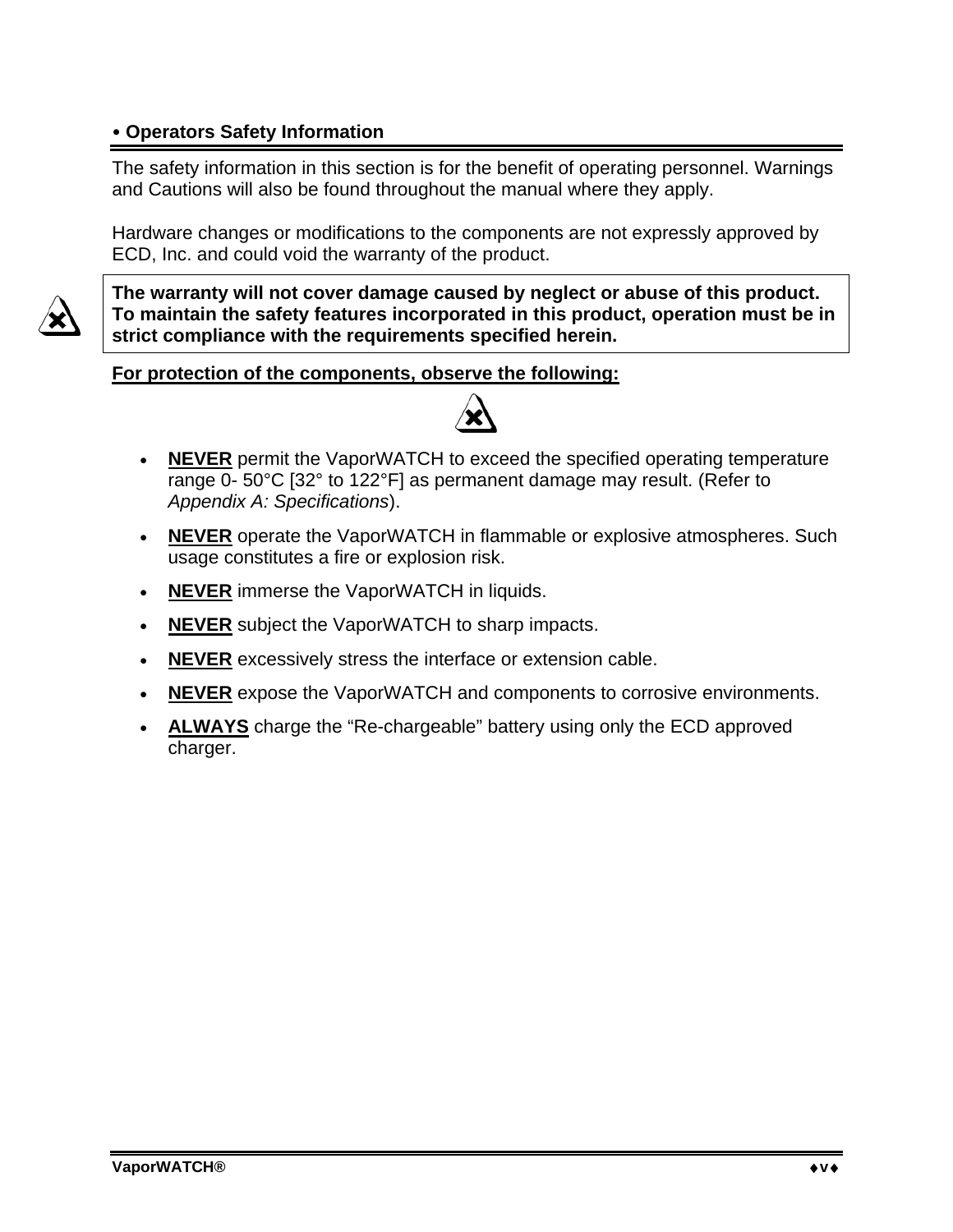# **1.0 Unpacking**

Inspect the components and accessories to ensure that the Kit is complete, and if there has been any damage caused by shipping.

#### **VaporWATCH Kit:**



*Figure 1-1: VaporWATCH Kit*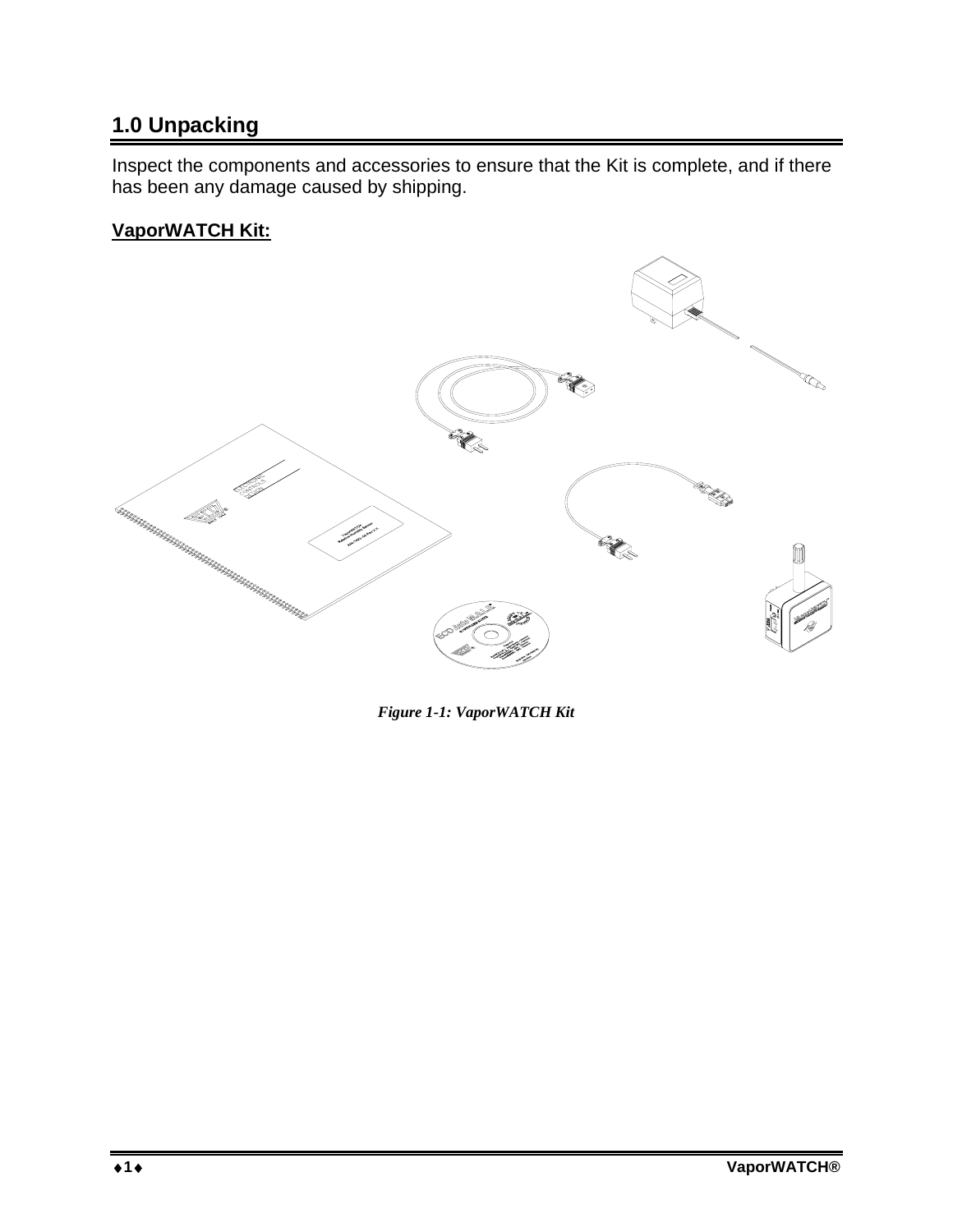### **2.0 System Description**

This section offers brief descriptions for the VaporWATCH Kit components.

#### **2.1 VaporWATCH RH Sensor**

The VaporWATCH is a reliable, accurate, and easy to use instrument. The RH sensor extends from the top and has a powerful Magnet for mounting to any steel surface. It also includes a Signal Output for connection to the SuperM.O.L.E. Gold, ON/OFF switch, ON/OFF LED, Charging connection, and Charging LED.



*Figure 2-1: VaporWATCH Features* 

#### **VaporWATCH functions:**

- **RH Sensor:** A laser trimmed INTERCAP® capacitive sensing element.
- **ON/OFF switch & LED:** Allows the user to turn the unit ON and OFF. When the unit is "ON" the green LED will illuminate.
- **Signal Output:** Transfers data through the Interface cable to the M.O.L.E..
- **Charging Connection & LED:** This is where the battery charger is connected to charge the internal battery. When the battery is charging the red charging LED will illuminate.
- **Mounting Magnet**: This is used to secure the VaporWATCH to any steel surface during data collection.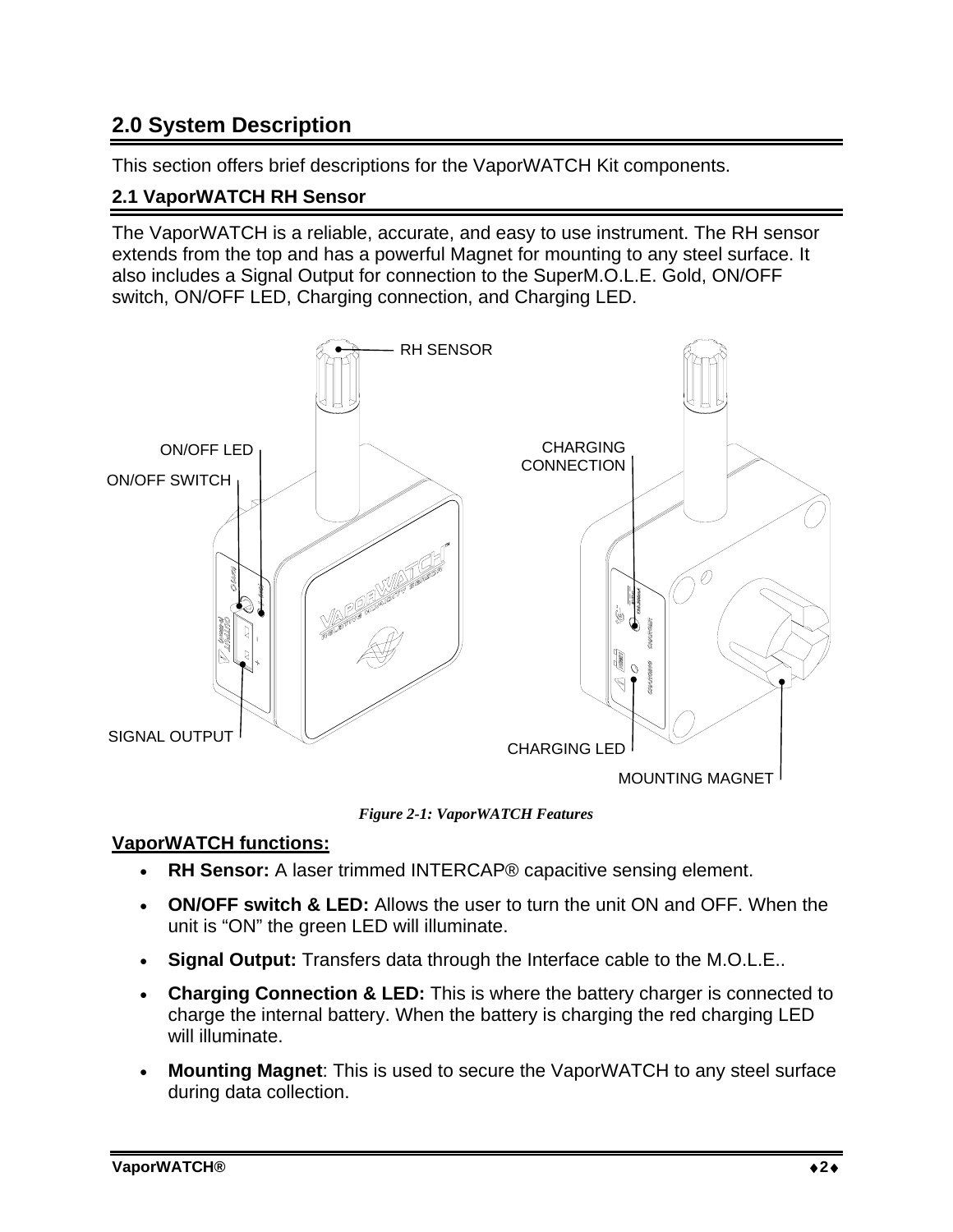#### **2.2 Interface Cable**

This Cable connects the M.O.L.E. to the VaporWATCH Signal Output. It is to be used with the extension cable for quick disconnection when removing the unit from the process.



*Figure 2-2: Interface Cable* 

#### **2.3 Extension Cable**

A 3' extension cable is included in the hardware package that extends the connection of the M.O.L.E. from the VaporWATCH Signal Output. If your process requires longer extension cables, refer to *Appendix B: Accessories* for alternate lengths.



*Figure 2-3: Extension Cable*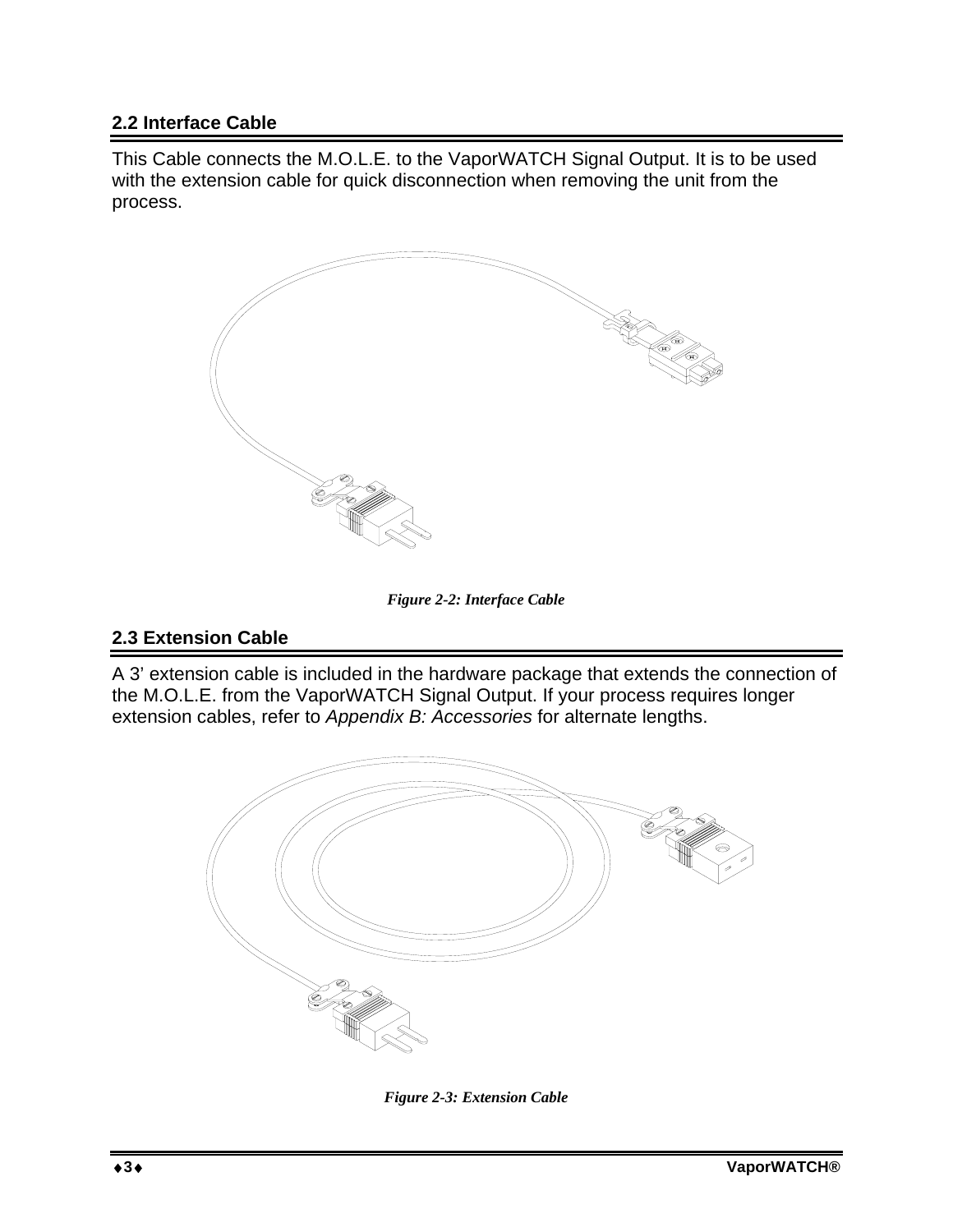# **3.0 Setup**

This section provides the necessary information to set the VaporWATCH up for operation.

#### **3.1 Charging the Battery**

Because the VaporWATCH is powered by a rechargeable battery, it is important that it is charged and operating properly.

**When charging the battery the unit must be turned "OFF". If it is not "OFF" the unit will not charge properly and the "charging " LED will not illuminate.** 

#### **Charging:**

1. Plug the transformer into a wall outlet and the connector end into the Charging connection. When the unit is charging the Charging LED will illuminate.



*Figure 3-1: Power Pack Charger* 



2. After the charging cycle is complete the VaporWATCH is ready to use. The battery can continue to be charged however, if it is going to sit idle for five days or more, you may want to disconnect the charger.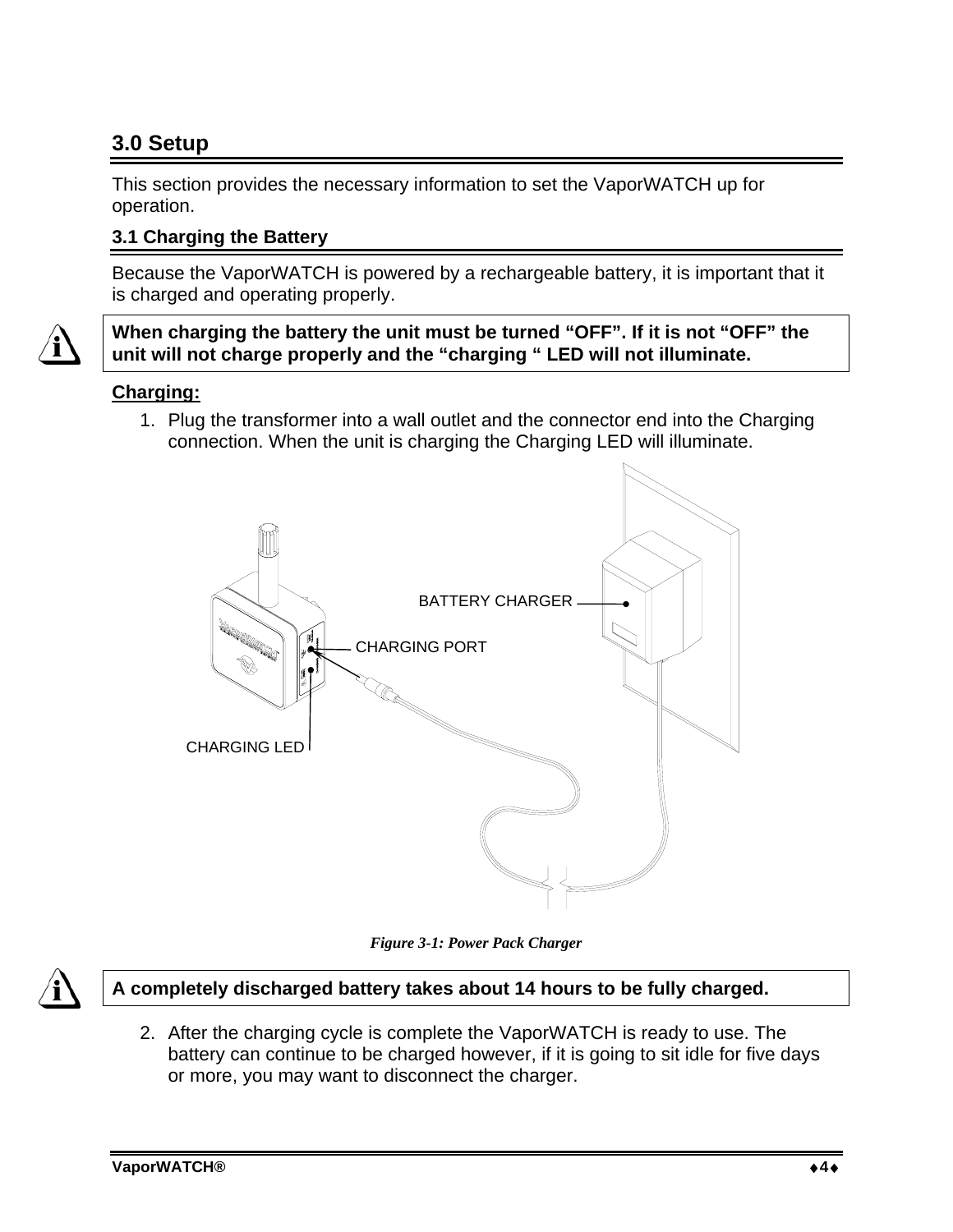#### **3.2 M.O.L.E. Configuration**

The M.O.L.E. is dependent on the software to control how it collects and interprets data. An experiment will need to be setup at least once. (Refer to the BakeWATCH SMG SPC software manual for complete software instructions).

#### **Configuration:**

- 1. Start the Software by double clicking on the program icon.
- 2. Connect the M.O.L.E. to the PC.
- 3. Select the *Configuration Wizard* command from the *M.O.L.E.* menu and the Configuration dialog box appears.
- 4. Click the option button next to a COM port which the PC is set up for RS-232 communications or the *Auto* command button to have the software automatically find the COM port the M.O.L.E. type.

| <b>Configuration</b>                                                                                             |              |
|------------------------------------------------------------------------------------------------------------------|--------------|
| M.O.L.E.(r) Port<br>$\circ$ com1: $\circ$ com5:<br>$C$ COM2: $C$ COM6:<br>C COM3: C COM7:<br>$C$ COM4: $C$ COM8: | Auto         |
| M.O.L.E.(r) Type<br>$\bigcap$ Gold with RF<br>়ে Gold<br>C MOLEscan                                              | OK<br>Cancel |

*Figure 3-2: Configuration* 

5. Click the *OK* command button to use the selection and continue to the M.O.L.E. Settings dialog box.



**The Configuration Wizard can be exited any time by selecting the** *Cancel* **button.**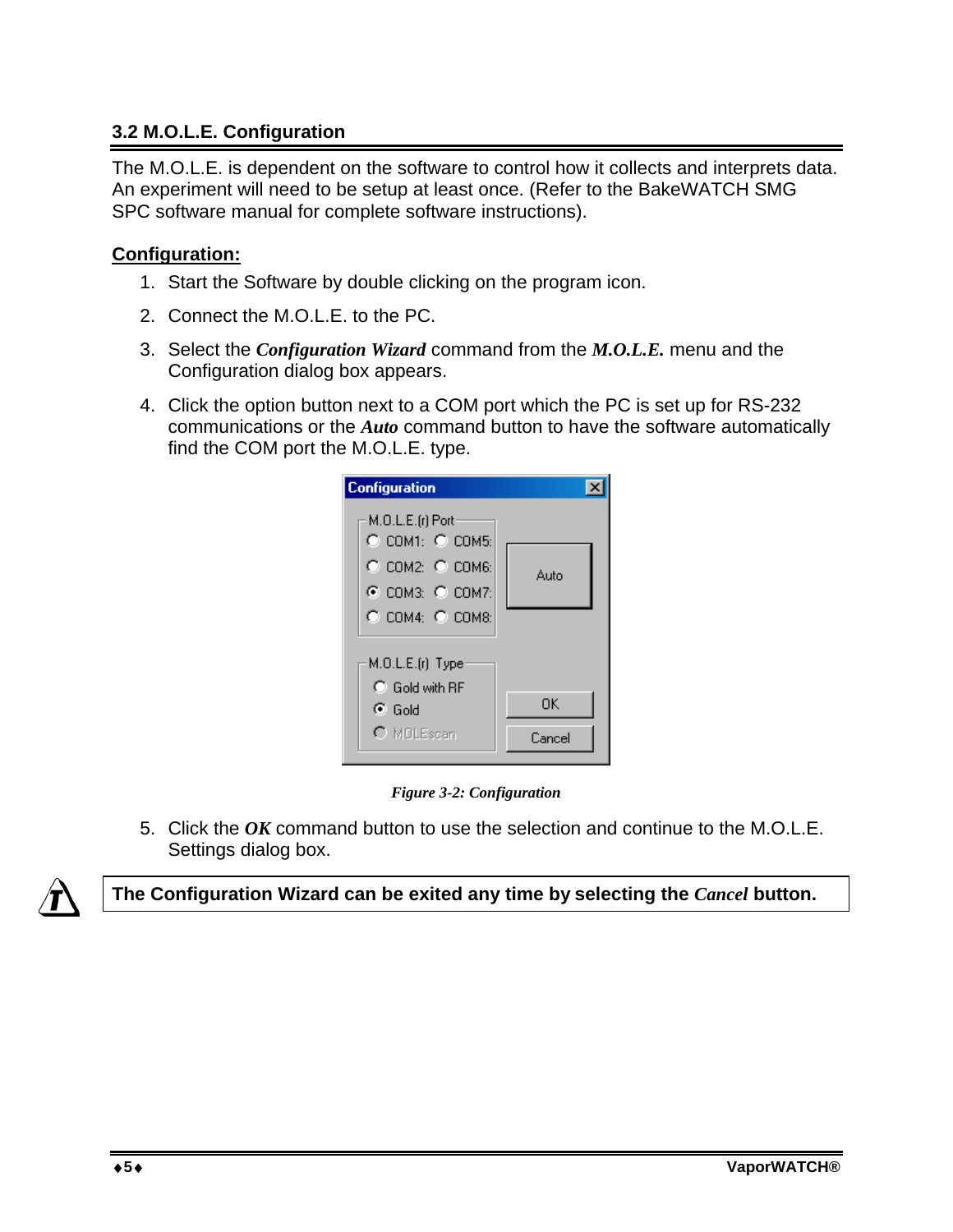6. Type a company, operator, or machine name in the text box.



**Select the** *Read* **command button to view the settings currently stored in the M.O.L.E.. If acceptable proceed to Step 8.** 

| M.O.L.E.(r) Settings       |             |               |
|----------------------------|-------------|---------------|
| Company Name: Company Name |             |               |
|                            | <b>READ</b> | OK.<br>Cancel |

*Figure 3-3: M.O.L.E. Settings* 

- 7. Click the *OK* command button to store the information in the M.O.L.E. and continue to the Configure M.O.L.E. Hardware dialog box.
- 8. Click the check box beside a corresponding channel to turn it "ON" or "OFF". If a channel is "OFF", it does not collect data for that channel, increasing battery life.



*Figure 3 4: Configure M.O.L.E. Hardware* 



**When M.O.L.E. configure options are modified, the data is calculated and then amount of profiles the user can expect from the power pack battery (based on a fully-charged power pack battery) is displayed in the lower right corner next to the** *Profiles Per Battery* **line.**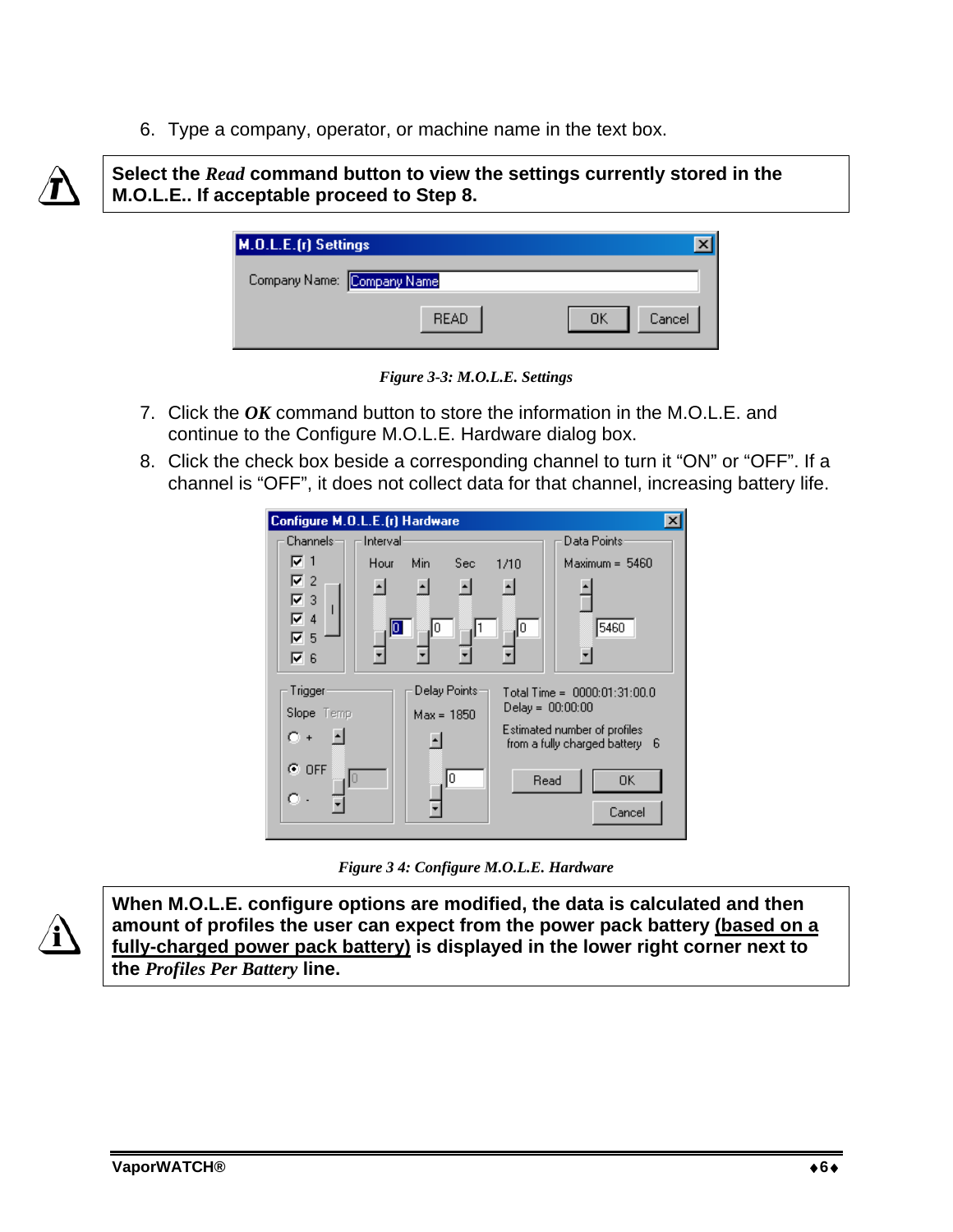9. Click the Input Sensors ("*I*") button in the Channels Group box.



*Figure 3-5: Input Sensors Button* 

10. Select RH as the sensor type for the channel it is connected.

| DROP DOWN SENSOR LIST            |                         |                    |                |                |                   |
|----------------------------------|-------------------------|--------------------|----------------|----------------|-------------------|
| <b>Input Sensor Type</b>         |                         |                    |                |                | $\vert x \vert$   |
| Channel 1                        | Channel 2               | Channel 3          | Channel 4      | Channel 5      | Channel 6         |
| Type<br>Type-K<br>Type-K<br>U.V. | Type<br>Type-K          | Type<br>Type-K   = | Type<br>Type-K | Type<br>Type-K | Type<br> Type-K ▼ |
| Aero<br>Type-S<br> RH            | 1.000000                | 1.000000           | 1.000000       | 1.000000       | 1.000000          |
| 0.000000                         | 0.000000                | 0.000000           | 0.000000       | 0.000000       | 0.000000          |
|                                  | All Type-K Thermocouple |                    |                | <b>SET</b>     | Cancel            |

*Figure 3-6: Sensor Configuration Dialog Box* 



**More than one RH sensor can be selected. However, there must be one temperature channel (Type K, Type S).**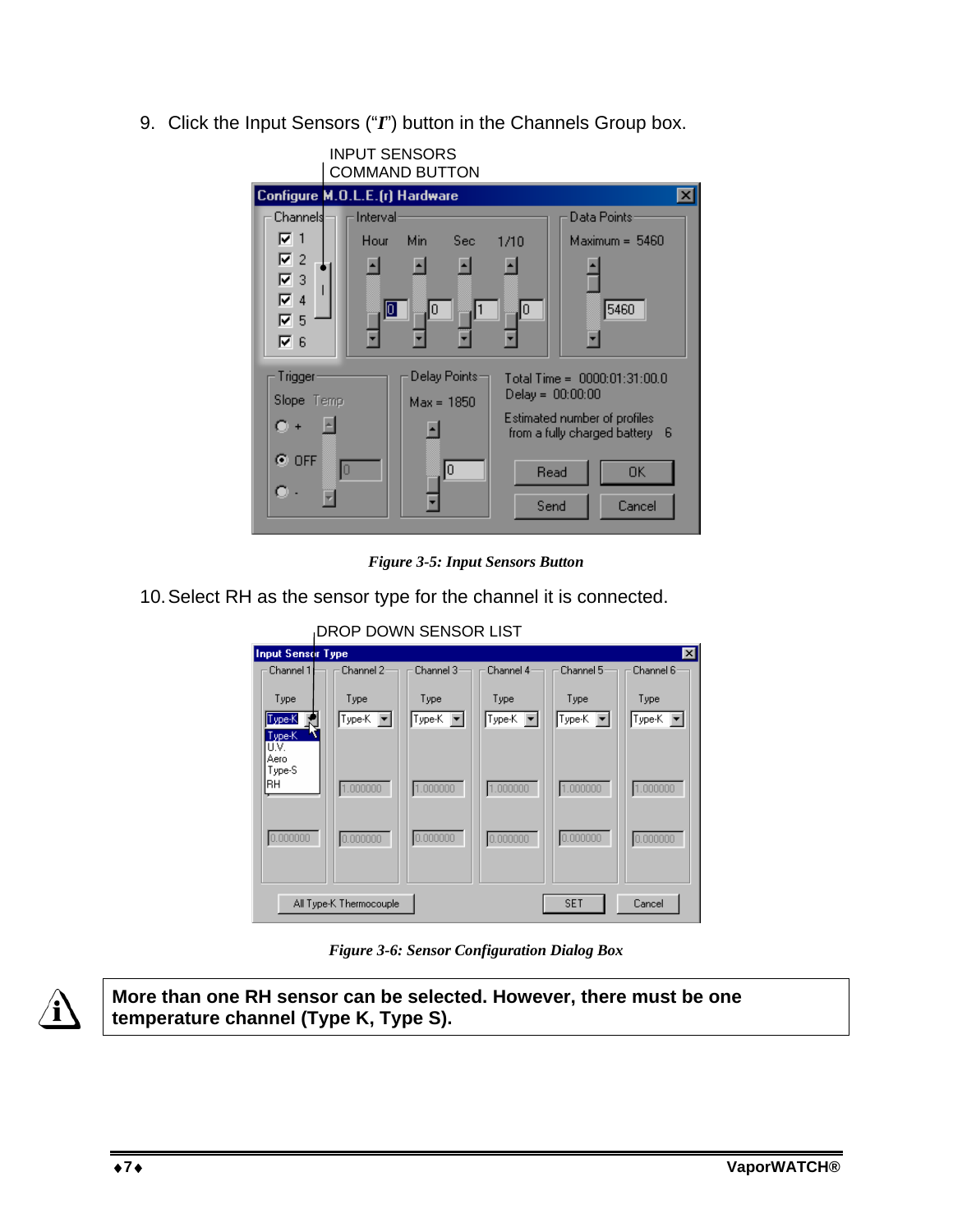

**The software allows you to select two different input sensor types at one time. The Data Graph displays two different Y-axis scales, Temperature scale on the left (Type K, Type S) and the input sensor scale on the right (Aero, U.V., and RH).** 

- 11. Click the *Set* command button to make the selected sensor default.
- 12. When the *Set* command button is selected, a Scaling dialog box appears so the scale can be adjusted to the new sensor(s) configuration if required for the sensor type.

| <b>Scaling</b>                                 | $\vert x \vert$                                |
|------------------------------------------------|------------------------------------------------|
| Left Y-Axis is Type-K                          | Right Y-Axis is rh:                            |
| $\overline{\phantom{a}}$<br>Scaling<br>Maximum | $\overline{\phantom{a}}$<br>Scaling<br>Maximum |
| G Auto<br>260                                  | ⊕ Auto<br>1000                                 |
| $\circ$ Manual                                 | C Manual                                       |
| Q                                              | $\overline{\phantom{a}}$                       |
| $\left  \right $<br>Minimum<br>Units           | $\overline{a}$<br>Minimum<br>Units             |
| degO<br>$-18$<br>▾∣                            | 0.0<br>l%                                      |
|                                                |                                                |
|                                                | $\overline{\phantom{a}}$                       |
|                                                | <b>SET</b><br>Cancel                           |

*Figure 3-7: RH Scaling* 

13. Click the *Set* command button to save the configuration and continue to the Set Instruments Clock dialog box.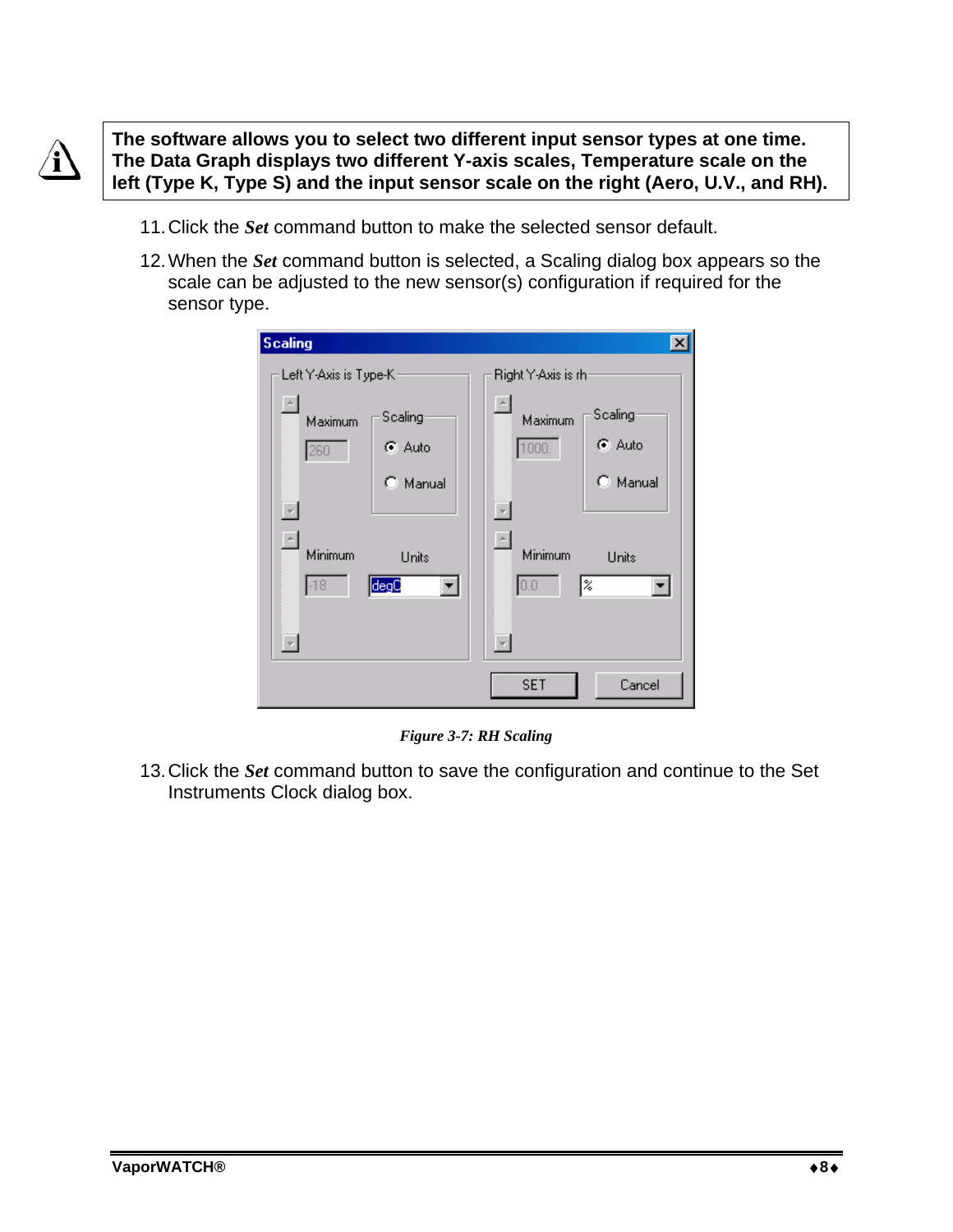14. Enter the correct month, day, year, hour, minute, and second by adjusting the slider(s) or manually typing in the corresponding text box.



**Select the** *Read* **command button to view the clock settings currently stored in the M.O.L.E.. If acceptable proceed to Step 14.** 



*Figure 3-8: Set Instrument Clock* 



**When the Set Instrument Clock dialog box appears the current computer clock setting is automatically entered in the text boxes.** 

- 15. Click the *OK* button to reset the clock.
- 16. Disconnect the M.O.L.E. from the PC and data can now be collected.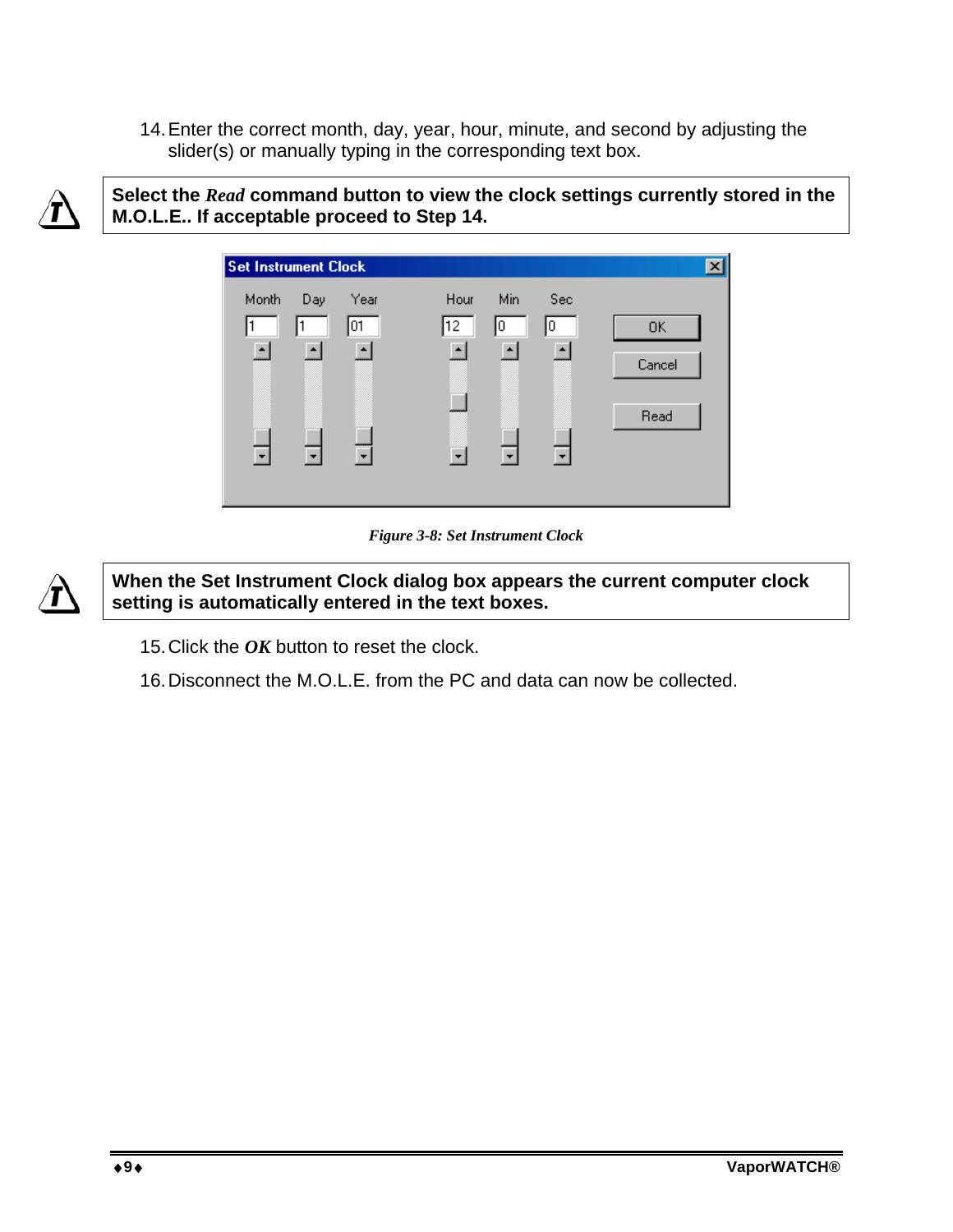## **4.0 Operation**

The following section will guide the user through a typical operation process. Portions of this section may require the SuperM.O.L.E. Gold Hardware and Software manuals for additional information.

#### • **Step 1 - Data Collection**



**Never permit the M.O.L.E. and VaporWATCH to exceed the absolute maximum warranteed internal temperature, as permanent damage may result. The warranty will not cover damage caused by exceeding the maximum specified internal temperature. Refer to the Armor Chart and heat limit warnings in the SuperM.O.L.E. Gold hardware manual.** 

- EXTENSION CABLE M.O.L.E. **THERMOCOUPLE SENSORS** INTERFACE CABLE VAPORWATCH
- 1 Attach the sensors to the M.O.L.E.

*Figure 3-9: Sensor Attachment* 

- 2. Attach the VaporWATCH to a steel surface on the test product.
- 3. Press the M.O.L.E. Start/Stop button once and VaporWATCH switch to the "ON" position to initiate data collection. When the M.O.L.E. is "ON", the Activity light will flash quickly and then flash at the log interval for the duration of the experiment.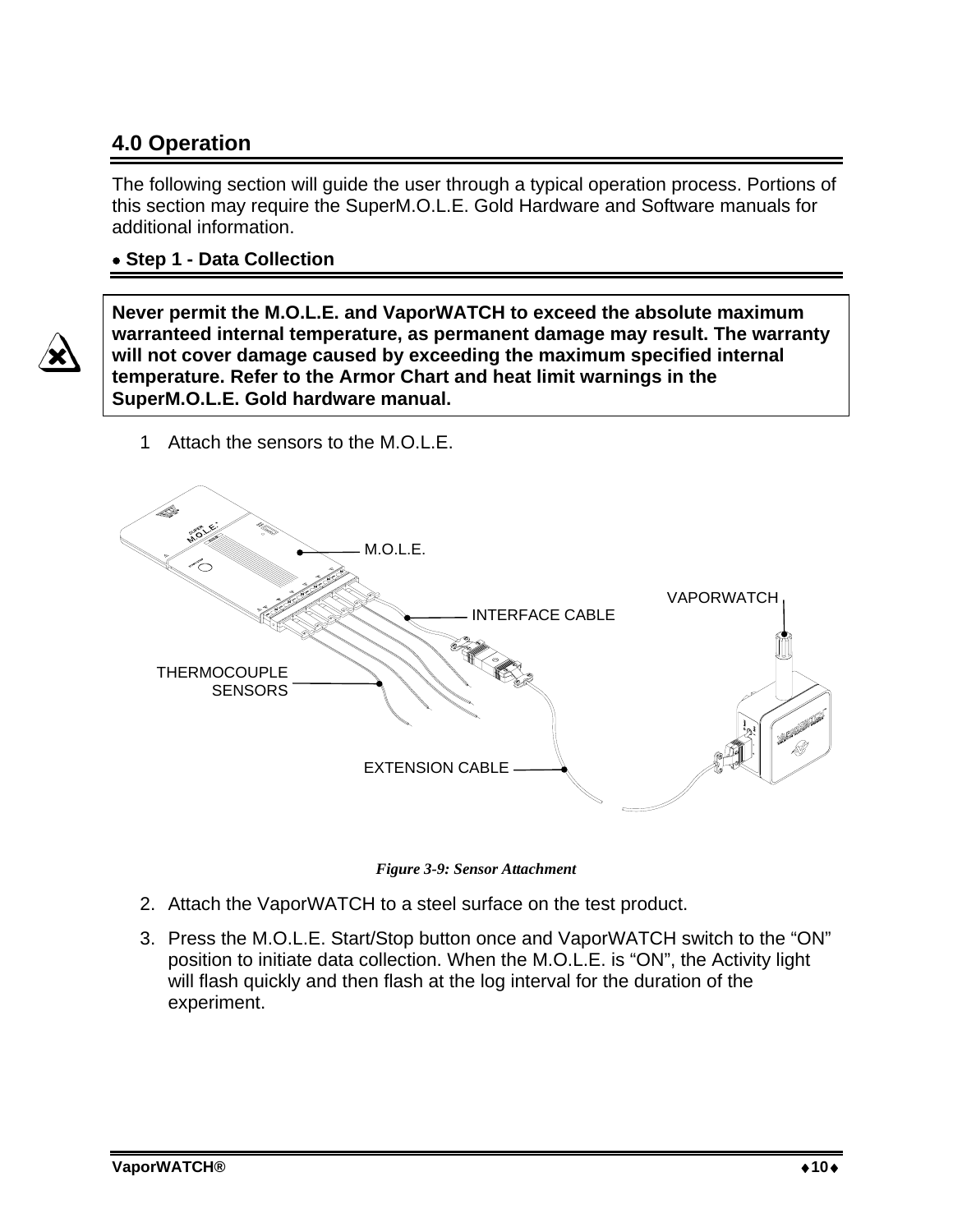4. Place the M.O.L.E. in the appropriate Thermal barrier making sure the sensor wire does not get pinched.



*Figure 4-1: Thermal Barrier*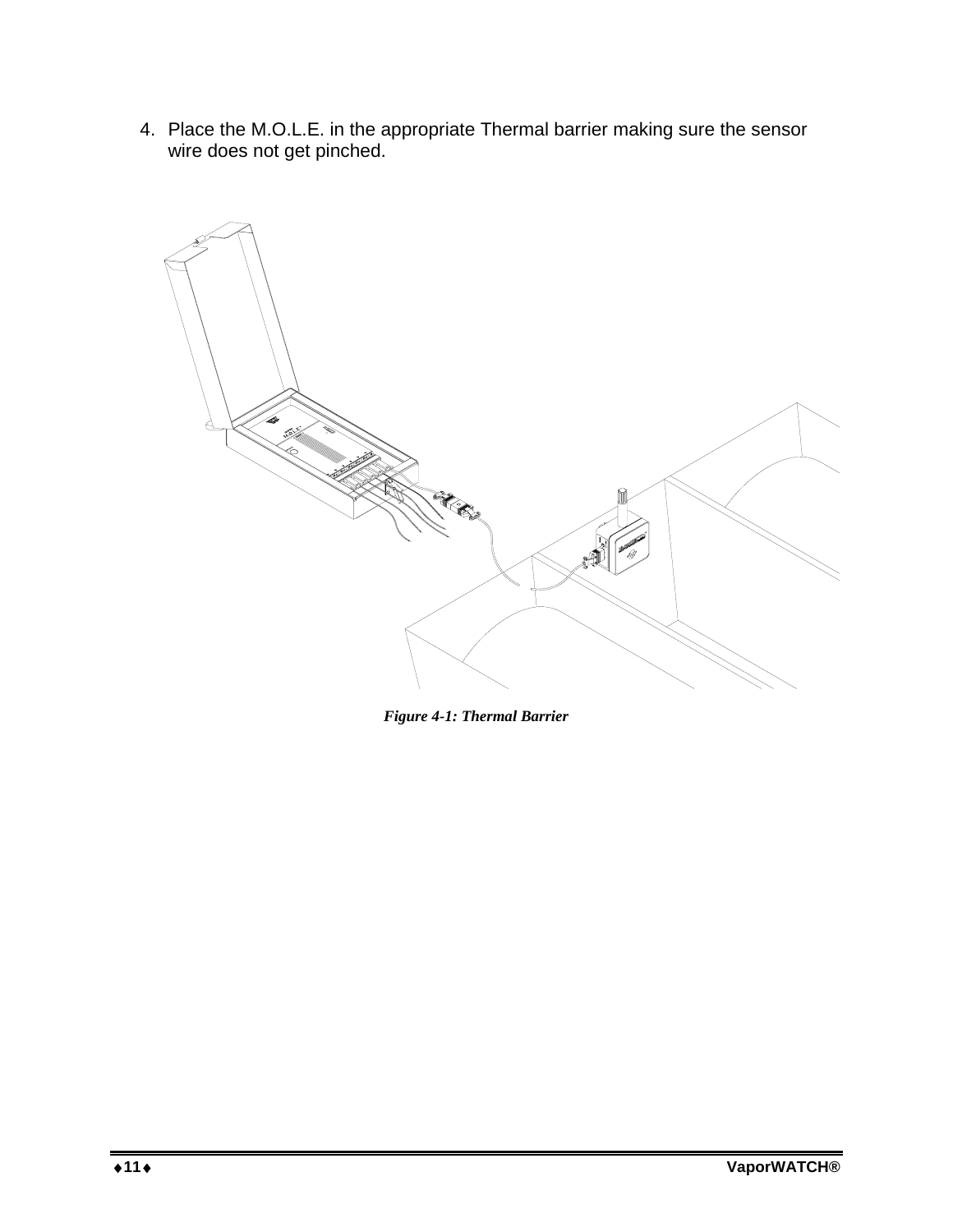5. Pass the thermally protected M.O.L.E. and VaporWATCH through the process.



#### **When retrieving the M.O.L.E. and sensor use caution as it may be warm.**

- 6. As the M.O.L.E. and VaporWATCH emerge from the process, remove the sensor(s) from the test product and lay the thermal barrier to a table or flat surface.
- 7. Open the Thermal barrier and if the Activity LED is still flashing this means the M.O.L.E. is still logging and it must be turned "OFF". To turn the M.O.L.E. "OFF" press and **Hold** the Start/Stop button until the Activity LED turns off, and then release the button.



**When turning the M.O.L.E. "OFF", do not release the button until the light goes off. Pressing the Start/Stop button briefly will restart the data collection process and erase all the data in memory.** 

- 8. Remove the M.O.L.E. from the Thermal barrier and wait a few minutes for the M.O.L.E. to cool. Handle it carefully, as the case may still be warm.
- 9. Disconnect all sensors from the M.O.L.E. and place it near the PC that has the software installed on it.



**If you remove sensors before the M.O.L.E. has stopped collecting data, the data for that channel might become distorted.**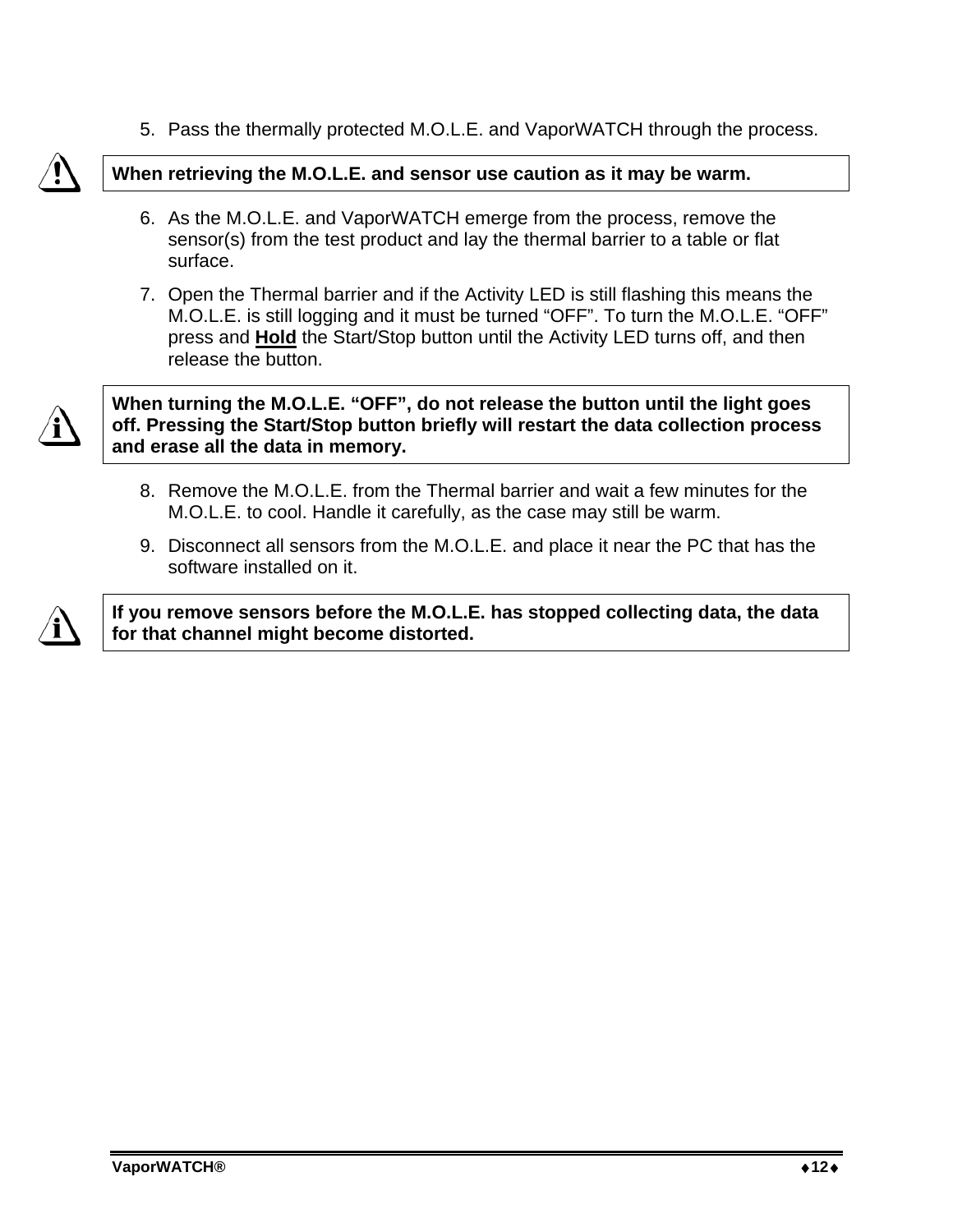#### • **Step 2 - Transferring Data**

When data is transferred from the M.O.L.E. to the PC, it is uploaded and saved in a software Workbook file for analysis and report style printing.

#### **To Read M.O.L.E. Data:**

- 1. Restore the Software.
- 2. Select a desired Workbook file to upload the collected data.
- 3. Connect the M.O.L.E. to the PC using the PC interface cable (for more information refer to the appropriate section in the SuperM.O.L.E. Gold Hardware manual).
- 4. Select the *Read M.O.L.E. Data* command from the *M.O.L.E.* menu. A dialog box appears asking the user if they want to copy the existing experiment information from the currently displayed profile on the Profile worksheet.

#### **If the VaporWATCH is not configured for any channel proceede to step 6.**



*Figure 4-2: Copy Existing Profile information* 

- Click the *Yes* command button to start the new data run using the settings from the selected profile.
- Click the *No* command button to start the new data run using the default settings.
- Click the *Cancel* command button to return to the worksheet without uploading the data run.
- 5. Proceed to Step 12.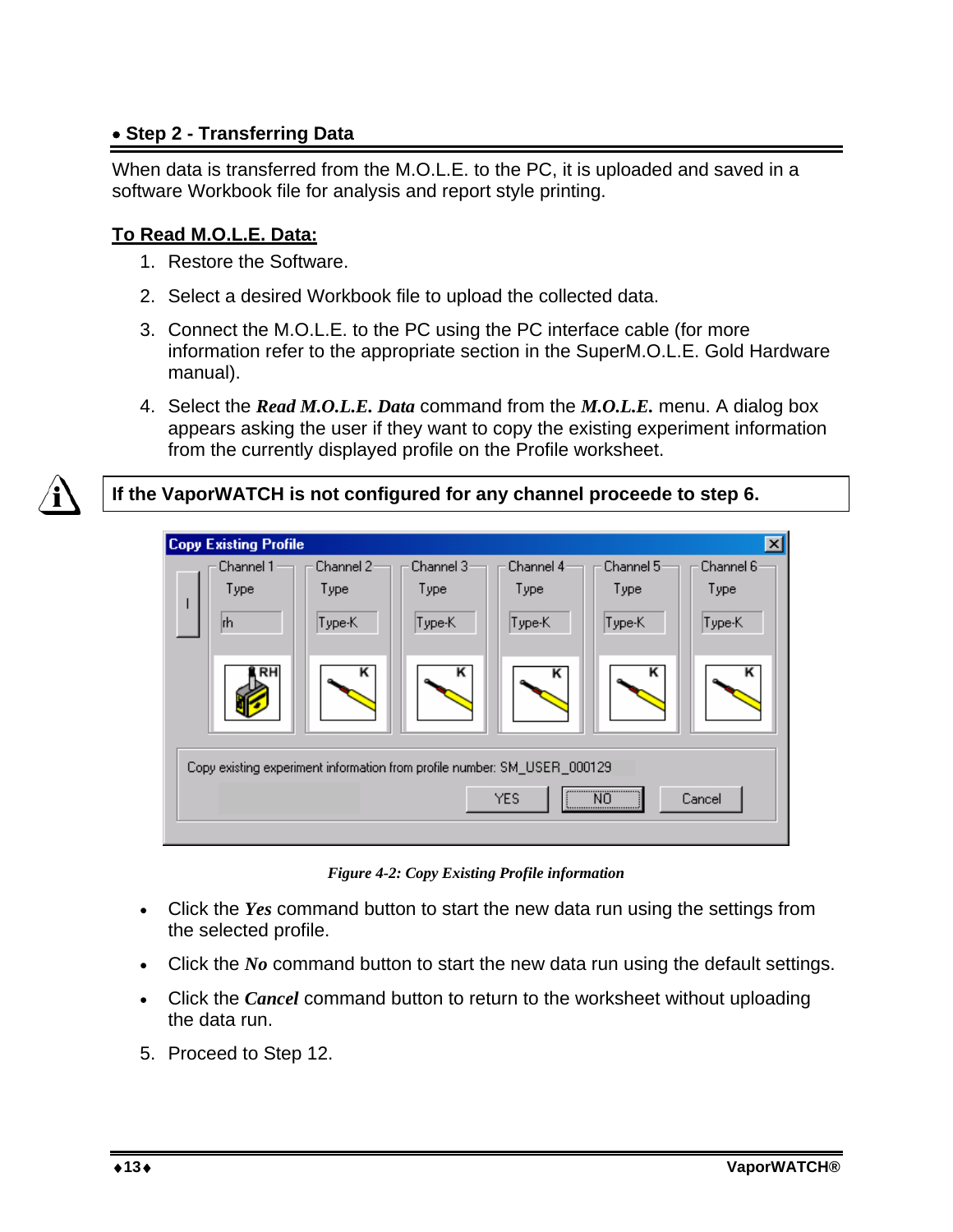6. Click the input sensors configuration ("*I*") button.

| <b>INPUT SENSORS</b><br><b>COMMAND BUTTON</b> |           |                                                                          |            |           |                 |
|-----------------------------------------------|-----------|--------------------------------------------------------------------------|------------|-----------|-----------------|
| <b>Copy Existing Profile</b>                  |           |                                                                          |            |           | $\vert x \vert$ |
| Channel 1                                     | Channel 2 | Channel 3                                                                | Channel 4  | Channel 5 | Channel 6       |
| Type                                          | Type      | Type                                                                     | Type       | Type      | Type            |
| Type-K                                        | Type-K    | Type-K                                                                   | Type-K     | Type-K    | Type-K          |
| κ                                             | κ         | κ                                                                        | κ          | κ         | κ               |
|                                               |           | Copy existing experiment information from profile number: SM_USER_000129 | <b>YES</b> | N0        | Cancel          |

*Figure 4-3: Sensor Configuration* 

7. Select RH from the channel drop down menu as the sensor type for the channel the VaporWATCH is connected to.

| <b>Input Sensor Type</b>     |                         |                                        |                     |                     | $\mathbf{z}$        |
|------------------------------|-------------------------|----------------------------------------|---------------------|---------------------|---------------------|
| Channel $1 \rightarrow \pi$  | : Channel 2:            | Channel 3                              | Channel 4           | Channel 5           | Channel 6           |
| Type<br>Type-K<br>Type-K     | Type<br>$Type-K$ $\neg$ | Type<br>$Type-K$ $\blacktriangleright$ | Type<br> Type-K   ▼ | Type<br>$ TypeK  =$ | Type<br>$ TypeK  =$ |
| U.V.<br>Aero<br>Type-S<br>RН | 1.000000                | 1.000000                               | 1.000000            | 1.000000            | 1.000000            |
| 0.000000                     | 0.000000                | 0.000000                               | 0.000000            | 0.000000            | 0.000000            |
|                              | All Type-K Thermocouple |                                        |                     | <b>SET</b>          | Cancel              |

*Figure 4-4: Sensor Configuration Dialog Box* 

8. Click the *Set* command button to make the selected sensor default.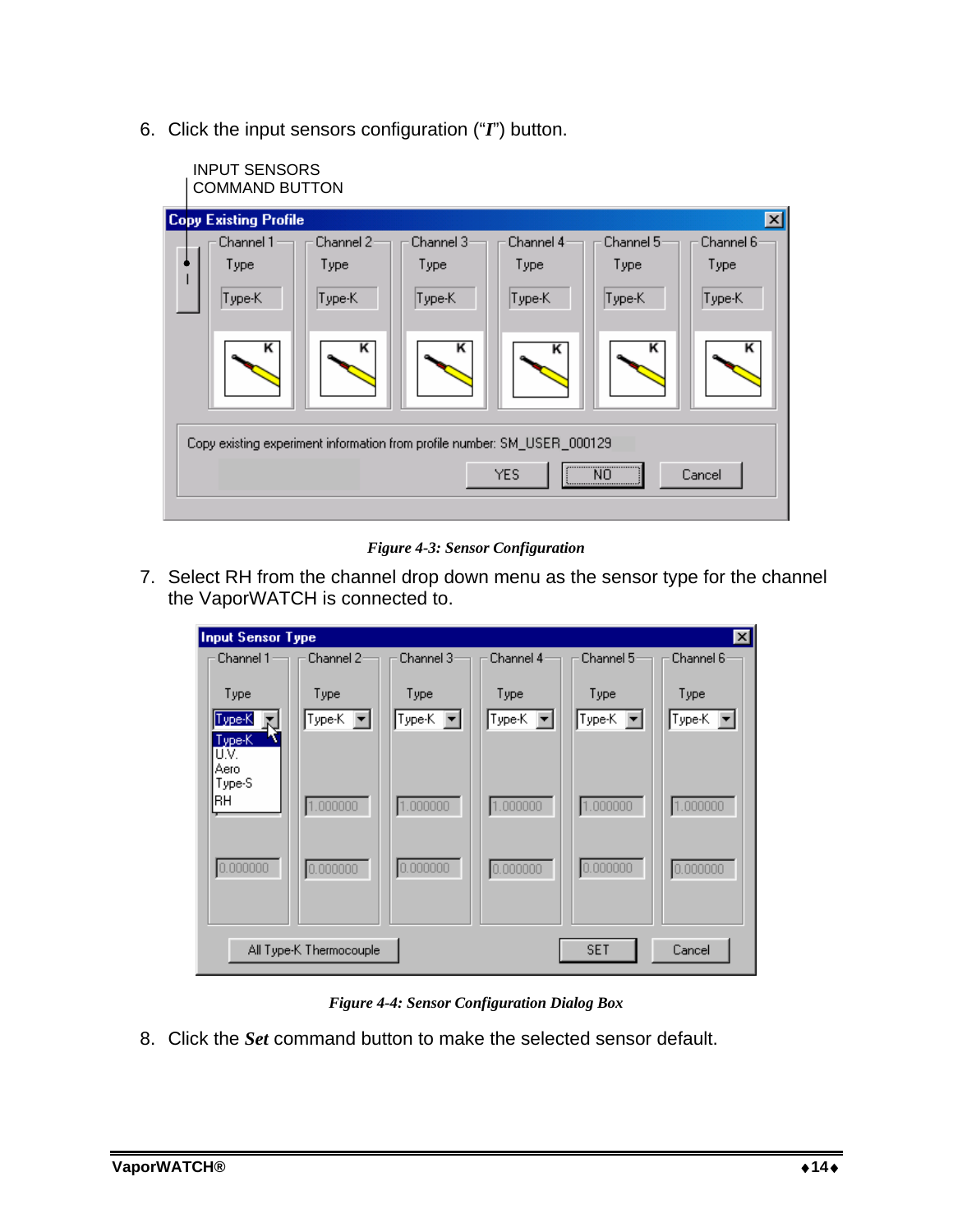9. When the *Set* command button is selected, a Scaling dialog box appears so the scale can be adjusted to the new sensor(s) configuration.

| <b>Scaling</b>                      |          |                                     | ×        |
|-------------------------------------|----------|-------------------------------------|----------|
| Left Y-Axis is Type-Kr              |          | Right Y-Axis is rh:                 |          |
| $\overline{\phantom{a}}$<br>Maximum | Scaling  | $\overline{\phantom{a}}$<br>Maximum | Scaling  |
| 260                                 | ় Auto   | 1000                                | G Auto   |
|                                     | C Manual |                                     | C Manual |
| $\overline{\phantom{a}}$            |          | $\overline{\phantom{a}}$            |          |
| $\overline{\phantom{a}}$<br>Minimum | Units    | $\overline{\phantom{a}}$<br>Minimum | Units    |
| $-18$<br>$\overline{\phantom{a}}$   | degQ     | 0.0 <br>$\overline{\phantom{a}}$    | %        |
|                                     |          | <b>SET</b>                          | Cancel   |

*Figure 4-5: RH Scaling* 

10. Click the *Set* command button to save the configuration and return to the Copy existing profile dialog box.

| <b>Copy Existing Profile</b> |           |           |           |           | 図         |
|------------------------------|-----------|-----------|-----------|-----------|-----------|
| Channel 1                    | Channel 2 | Channel 3 | Channel 4 | Channel 5 | Channel 6 |
| Type                         | Type      | Type      | Type      | Type      | Type      |
| rh                           | Type-K    | Type-K    | Type-K    | Type-K    | Type-K    |
| <b>RH</b>                    | κ         | κ         | κ         | κ         | κ         |
|                              |           |           |           | <b>OK</b> | Cancel    |

*Figure 4-6: Configured Sensors* 

11. Click the *OK* command button to start the new data run or *Cancel* to return to the worksheet without uploading the data run.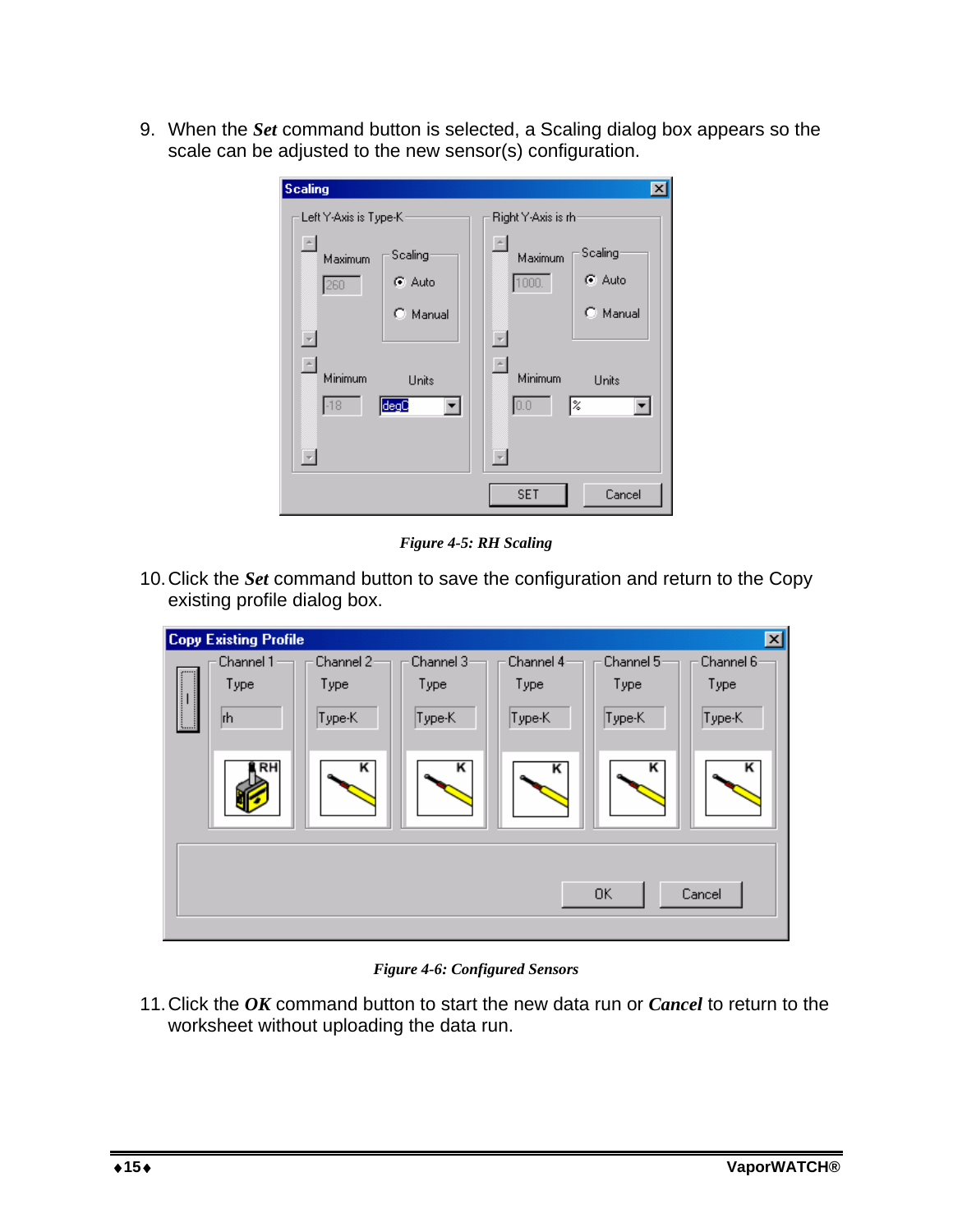12. Once uploading has started, the *Read Data from M.O.L.E.* status box appears showing the status of the uploading process. To discontinue click the *Cancel* command button at any time.

| Read Data from M.O.L.E. @                     |
|-----------------------------------------------|
| Reading Data From M.O.L.E.®                   |
| $GOLD \cdot M.D.L.E. \otimes Version = 09.02$ |
| Points Logged = 600                           |
| Channels Active = 6                           |
|                                               |
| Reading [ ………………………………………                     |
| Cancel                                        |

*Figure 4-7: Read M.O.L.E. Data Status Box* 

**If a message box appears stating that the M.O.L.E. is not responding, check the COM port configuration, cable connections, and/or the M.O.L.E. itself (i.e. battery).** 

13. When the data transfer is complete the status box will disappear and the data run will automatically be uploaded into a data run row on Spreadsheet worksheet. The software will then return to the worksheet where the where the command was activated.

The information is automatically saved and the experiment data can now be analyzed with the software.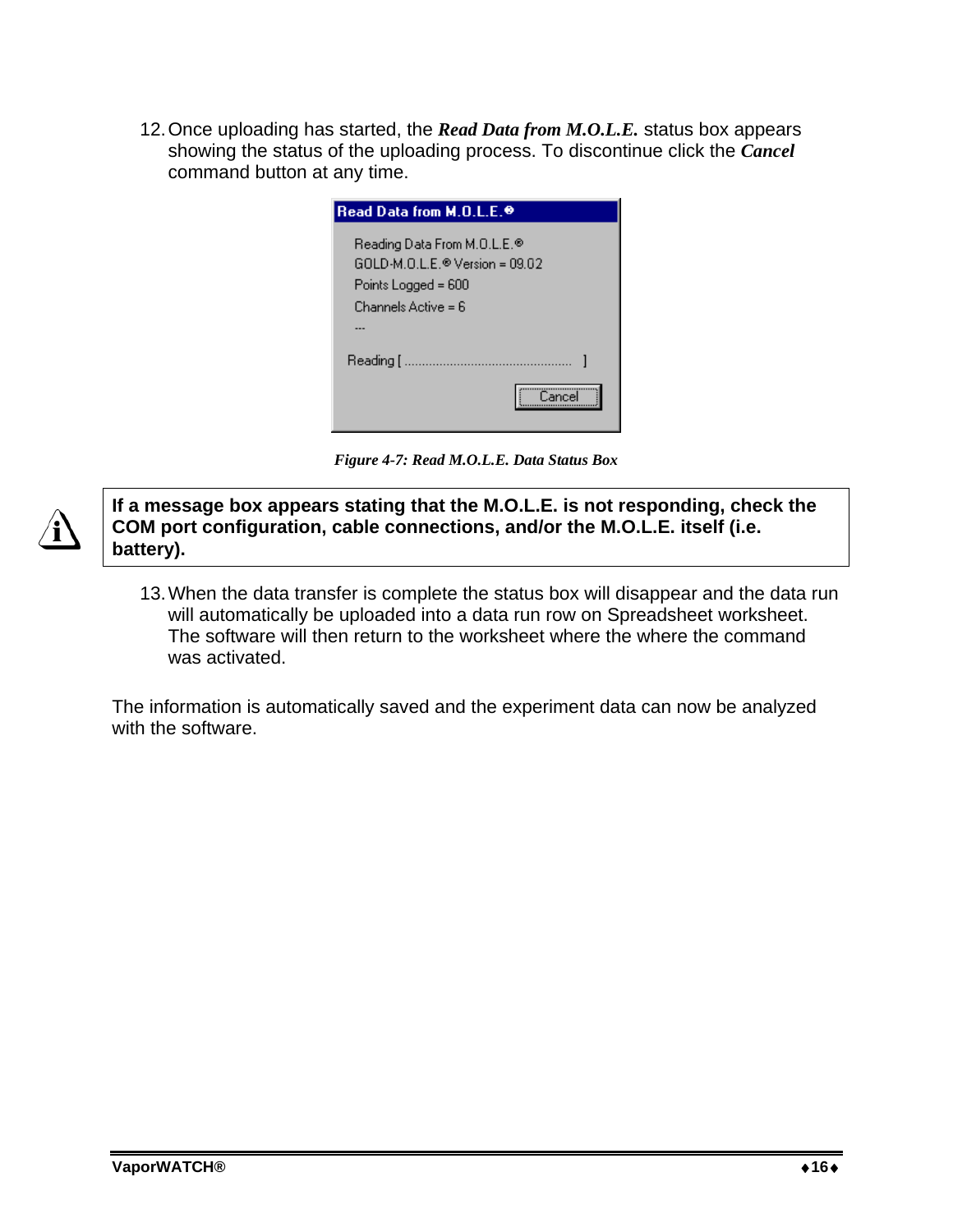# **5.0 How to Get Additional Help**

If you still have problems, let us help you. We offer many ways to service your problems. You can call our Service/Test technicians, visit our web site to view our FAQ section (Frequently asked Questions) or send us e-mail explaining your problem in detail.

When calling our Service/Test technicians or sending us e-mail, please include the following information:

- Product Description (i.e. VaporWATCH RH Sensor, SuperM.O.L.E. Gold).
- Product Serial Number.
- Software Version (i.e. 5.12).

#### **Here is how to contact ECD:**

Telephone: (503) 659-6100 FAX: (503) 659-4422 Technical Support: (800) 323-4548 Email: support@ecd.com Internet: http://www.ecd.com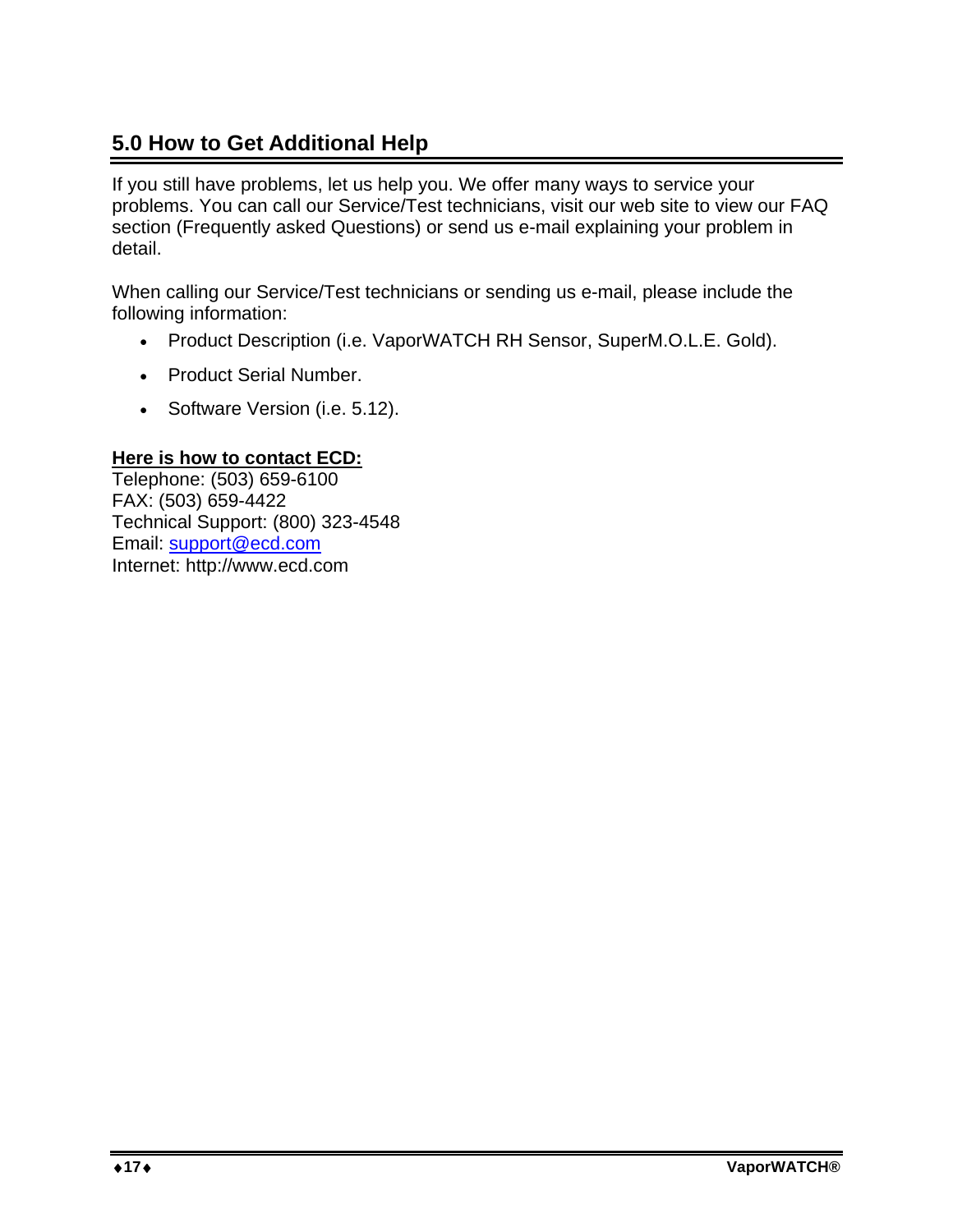# **Appendix A: Specifications**

### **VaporWATCH:**

| <b>PHYSICAL DIMENSIONS:</b>         | 4.7"High x 2.535" Wide x 2.135 Thick |
|-------------------------------------|--------------------------------------|
| <b>RESOLUTION:</b>                  | 0.1 RH                               |
| <b>RH RANGE:</b>                    | 0 to 100% non condensing             |
| <b>OPERATING TEMPERATURE RANGE:</b> | 0- 50°C [32° to 122°F]               |
| ACCURACY:                           | 3% of reading                        |

# **Rechargeable Battery Specifications:**

| <b>BATTERY TYPE:</b>              | NiMH               |
|-----------------------------------|--------------------|
| <b>BATTERY LIFE (PER CHARGE):</b> | 4 hours continuous |
| <b>I</b> CHARGE TIME:             | 14 hours.          |
| <b>LEXPECTED CHARGING CYCLES:</b> | 300-400            |

### **Charger Model Specifications:**

| NORTH AMERICA:      | ECD Part No. E31-0900-25                                            |
|---------------------|---------------------------------------------------------------------|
|                     | Input: 120 V, AC, 50/60 Hz, 2.8 VA Output: 9V DC, 120-200mA, 1.08VA |
| CONTINENTAL EUROPE: | ECD Part No. E31-0900-21                                            |
|                     | Input: 230 V, AC, 50/60 Hz, 2.8 VA Output: 9V DC, 120-200mA, 1.08VA |
| LUNITED KINGDOM     | ECD Part No. E31-0900-23                                            |
|                     | Input: 240 V, AC, 50/60 Hz, 2.8 VA Output: 9V DC, 120-200mA, 1.08VA |